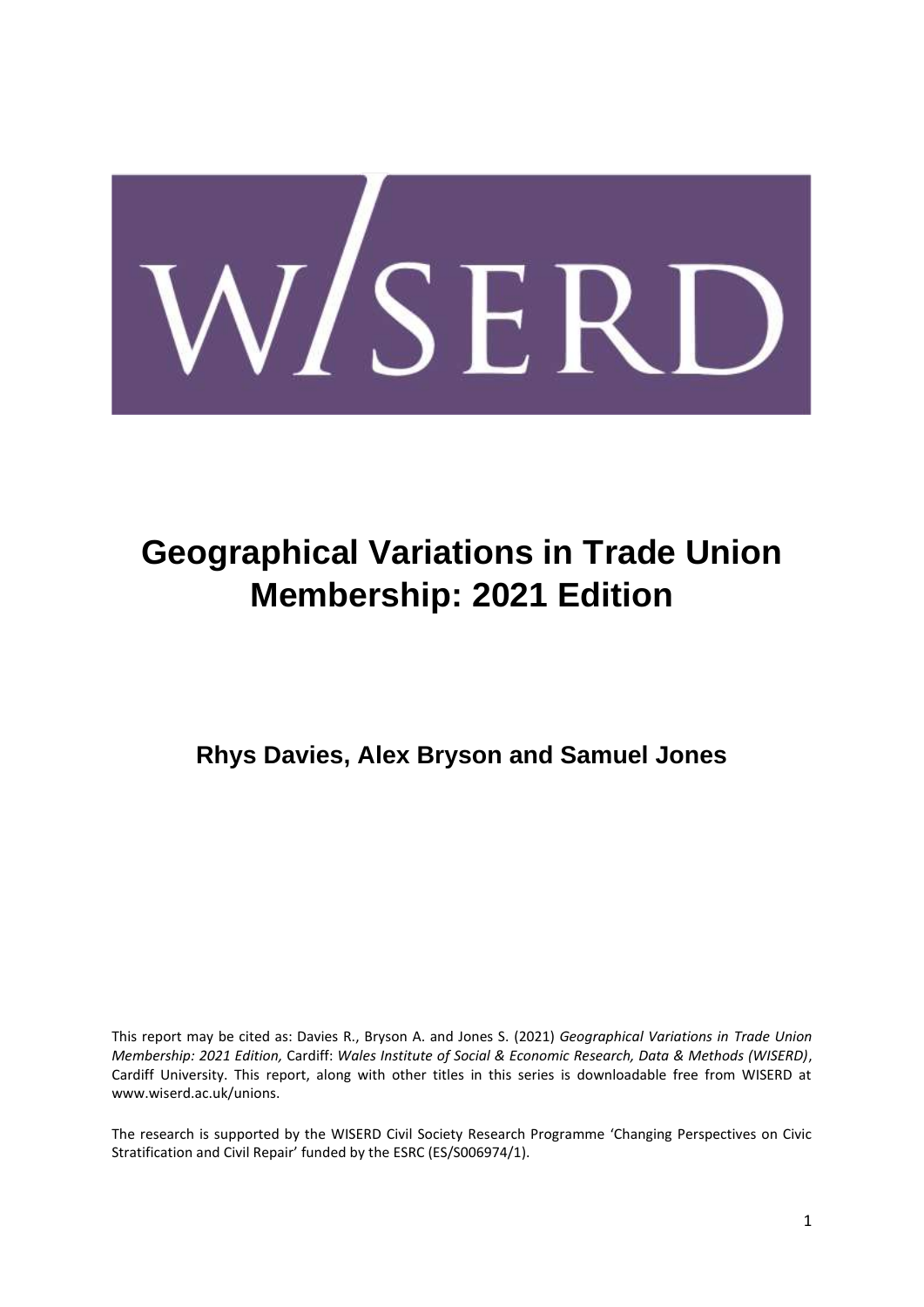## **1. Introduction**

The main source of data regarding union membership within the UK is the Labour Force Survey (LFS) and official government statistics on trade union membership are based on this source. Recent estimates published by the UK Government reveal that between 1995 and 2019, the percentage of employees who are a trade union member (referred to as `union density') declined from 32% to 24% (BEIS, 2020) 1 . Some parts of the UK however remain more prone to unionisation than others. Official estimates for 2020 reveal that union density in England ranges from 19% in London to almost 30% across Northern England. Among the devolved nations of the UK, union density is highest in Northern Ireland (33%), followed by Wales (32%) and Scotland (29%).

Although a large survey, the LFS is limited in its ability to provide detailed information about geographical variations in union membership. Firstly, published estimates of union membership, presence and coverage are only presented for 20 broad regions. In the case of the devolved nations, data is only presented for Wales as a whole, whilst data for Scotland only distinguishes between Strathclyde and the Rest of Scotland. Secondly, official figures are only based upon a single quarter of LFS data which can contribute to significant year on year variation in estimates of union density.

To overcome these problems, this Research Note presents new estimates of trade union membership derived from the LFS<sup>2</sup> for detailed geographical areas. Based upon 20 years of data covering the period from 2000 to 2019, estimates of trade union membership are presented firstly at regional level based upon 3 year moving averages. Then, estimates are derived for the Unitary Authority and Local Authority Districts of Great Britain as they were prior to the reorganisation of local government in England that were effected in April 2009. There are over 400 such areas. Estimates are presented for each of the three main measures of union membership; union density, union presence and union coverage based upon place of residence.

Previous research<sup>3</sup> has demonstrated that the LFS underestimates the number of people who are employed at workplaces which are covered by trade unions. It is expected that this is due to the wording of the question in the LFS (discussed below). This research note therefore also

<sup>1</sup> Department for Business, Energy and Industrial Strategy (2021). *Trade Union Membership, UK 1995-2020: Statistical Bulletin*[, https://www.gov.uk/government/statistics/trade-union-statistics-2020](https://www.gov.uk/government/statistics/trade-union-statistics-2020)

<sup>&</sup>lt;sup>2</sup> Office for National Statistics, Social Survey Division, Northern Ireland Statistics and Research Agency, Central Survey Unit. (2021). *Quarterly Labour Force Survey, 1992-2021: Secure Access*. [data collection]. *24th Edition.*  UK Data Service. SN: 6727, <http://doi.org/10.5255/UKDA-SN-6727-25>

<sup>3</sup> Davies R. (2016) *[Making Sense of Official Estimates of Trade Union Membership](https://wiserd.ac.uk/publications/making-sense-official-estimates-trade-union-membership)*, Cardiff: Wales Institute of Social & Economic Research, Data & Methods (WISERD), Cardiff University.

<https://wiserd.ac.uk/publications/making-sense-official-estimates-trade-union-membership>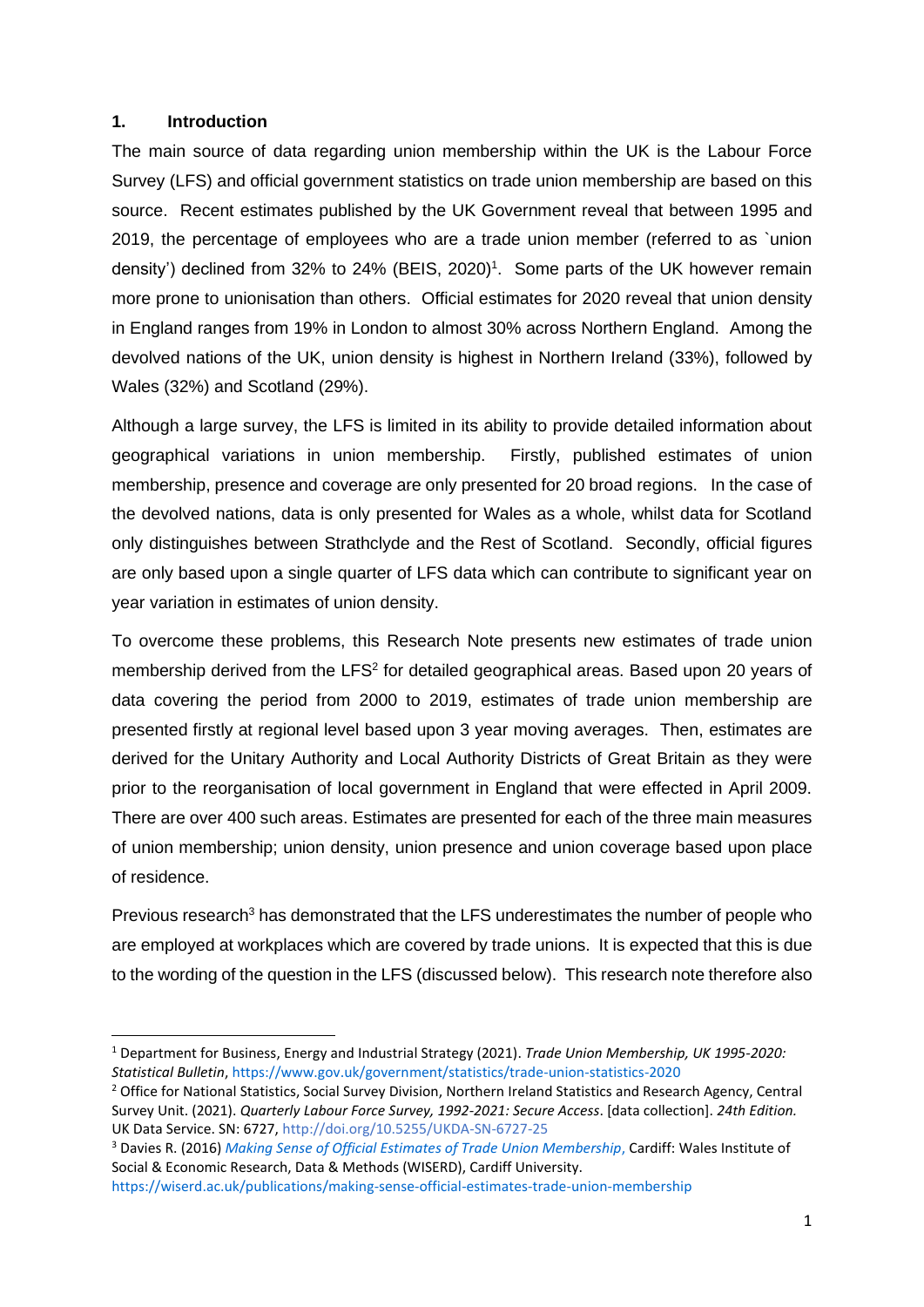provides estimates of the coverage of collective bargaining derived from the Annual Survey of Hours and Earnings (ASHE)<sup>4</sup> covering the period 2012-2019. Estimates are again based upon place of residence and are derived for both Government Office Regions and for the more detailed Unitary Authority and Local Authority Districts.

# **2. Why Does Geography Matter?**

Previous research has demonstrated that regional variations in union density cannot simply be explained by differences in the types of jobs and working conditions that exist across different areas. It has long been recognised that within areas where there is an historical legacy of trade unionism, workers remain more likely to join trade unions due to the favourable attitudes towards union membership that persist. In the US, the economist [Thomas Holmes](https://www.minneapolisfed.org/research/sr/sr368.pdf)<sup>5</sup> has demonstrated how higher unionisation rates in care homes and grocery stores in West Virginia and Pennsylvania are linked to the unionisation of the old coal and steel sectors in those areas. Within the UK, colliery villages and towns located in areas once dominated by coalmining are regarded as among the strongest and most durable bases for the trade union movement. Martin et al (1996)<sup>6</sup> emphasise the importance of "regional and local variations in the inherited and socialised traditions, customs and cultures" (p99) that influence both the propensity of individuals to join unions, the attitudes of employers towards unions in the workplace and the nature of trade union practice. Beaumont and Harris (1988)<sup>7</sup> suggest that broad administrative areas (or aggregations thereof), with their sharply defined borders, are not the most applicable spatial unit of analysis to empirically identify the importance of historical and cultural factors influencing union membership within the contemporary period. Variation in such phenomena is more appropriately examined at a sub-regional level of analysis (Beaumont and Harris, 1988, p400).

<sup>4</sup> Office for National Statistics. (2020). *Annual Survey of Hours and Earnings, 1997-2020: Secure Access*. [data collection]. *17th Edition.* UK Data Service. SN: 6689,<http://doi.org/10.5255/UKDA-SN-6689-16>

<sup>5</sup> Holmes, T. J. (2006). 'Geographic Spillover of Unionism', Federal Reserve Bank of Minneapolis Research Department Staff Report 368.

<sup>6</sup> Martin, R., Sunley, P. and Wills, J. (1996). *Union Retreat and the Regions: The shrinking Landscape of organised labour*, London: Jessica Kingsley Publishers Limited

<sup>7</sup> Beaumont, P.B. and Harris, R.I.D. (1988). 'Sub‐Systems of Industrial Relations: The Spatial Dimension in Britain' *British Journal of Industrial Relations*, 26(3): 397-407.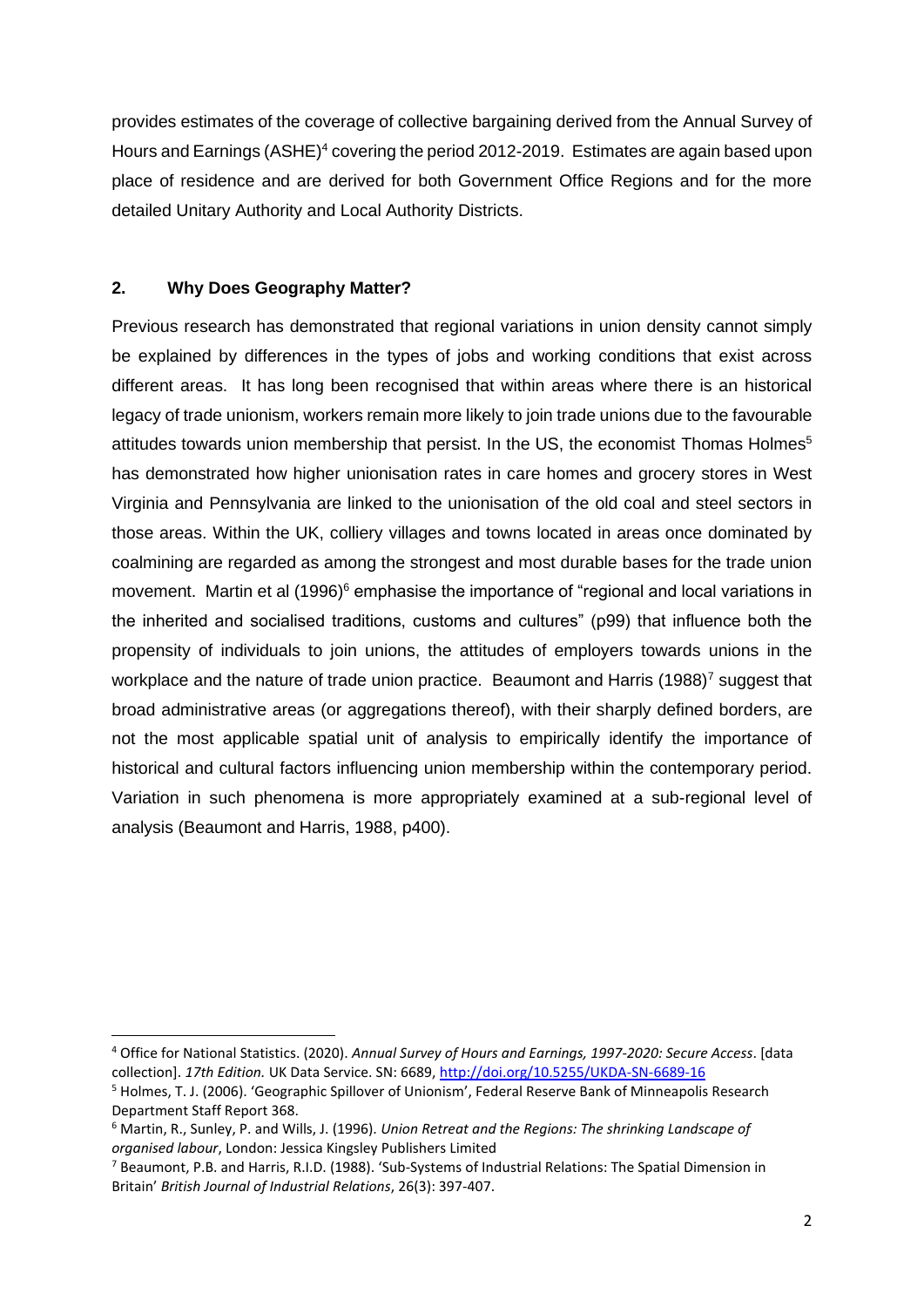# **3. Measures of Union Membership**

The Department for Business, Energy and Industrial Strategy (BEIS) is responsible for publishing official statistics on trade union membership via its annual Statistical Bulletin 'Trade Union Membership'<sup>8</sup> and accompanying Tables. Estimates of trade union membership within the statistical releases produced by BEIS focus on 3 key measures:

- Union density: The percentage of those in employment who are a trade union member.
- Union presence: Whether or not a trade union or staff association is present within a workplace.
- Union coverage: Whether the pay and conditions of employees are agreed in negotiations between the employer and a trade union.

Official estimates of union membership are derived from the Labour Force Survey; the largest regular household survey conducted in the UK. An annual question on trade union membership was introduced into the LFS in 1989 and it has been asked in the fourth quarter (Q4) every year since 1992. Questions on trade union presence and recognition were added in 1993, and a question on collective agreements was introduced in 1996. The union questions were revised substantially from 1999 affecting the consistency of time-series data for trade union presence and collective agreements. In terms of union membership, respondents are asked "Are you a member of a trade union or staff association?". Trade union presence is established with a follow-up question which asks those who are not members of a union whether any of the people at the their place of work are members of a trade union or staff association (it is assumed that if the respondent is a member then unions must be present at their workplace).

In terms of union coverage, the LFS asks respondents whether their pay and conditions of the respondents are 'directly affected' by agreements between employers and trade unions. The wording of the LFS question on union coverage is different to other sources which simply ask whether or not unions and staff associations are 'recognised' by management for the purposes of negotiation and potentially explains why estimates of union coverage derived from the LFS are considerably lower than those derived from other sources (Davies, 2016)<sup>9</sup>, including data also collected by ONS via the Annual Survey of Hours of Earnings (see BIS,  $2013$ )<sup>10</sup>.

The Annual Survey of Hours and Earnings is based on a 1% sample of employee jobs sampled via HMRC records. In addition to its large sample size, unlike the LFS the information collected

<sup>8</sup> https://www.gov.uk/government/collections/trade-union-statistics

<sup>9</sup> Davies R. (2016) *[Making Sense of Official Estimates](https://wiserd.ac.uk/publications/making-sense-official-estimates-trade-union-membership) of Trade Union Membership*, Cardiff: Wales Institute of Social & Economic Research, Data & Methods (WISERD), Cardiff University.

<sup>&</sup>lt;sup>10</sup>https://www.gov.uk/government/uploads/system/uploads/attachment\_data/file/184693/13-733-Measuring-bias-in-the-LFS-for-Trade-Union-Membership.pdf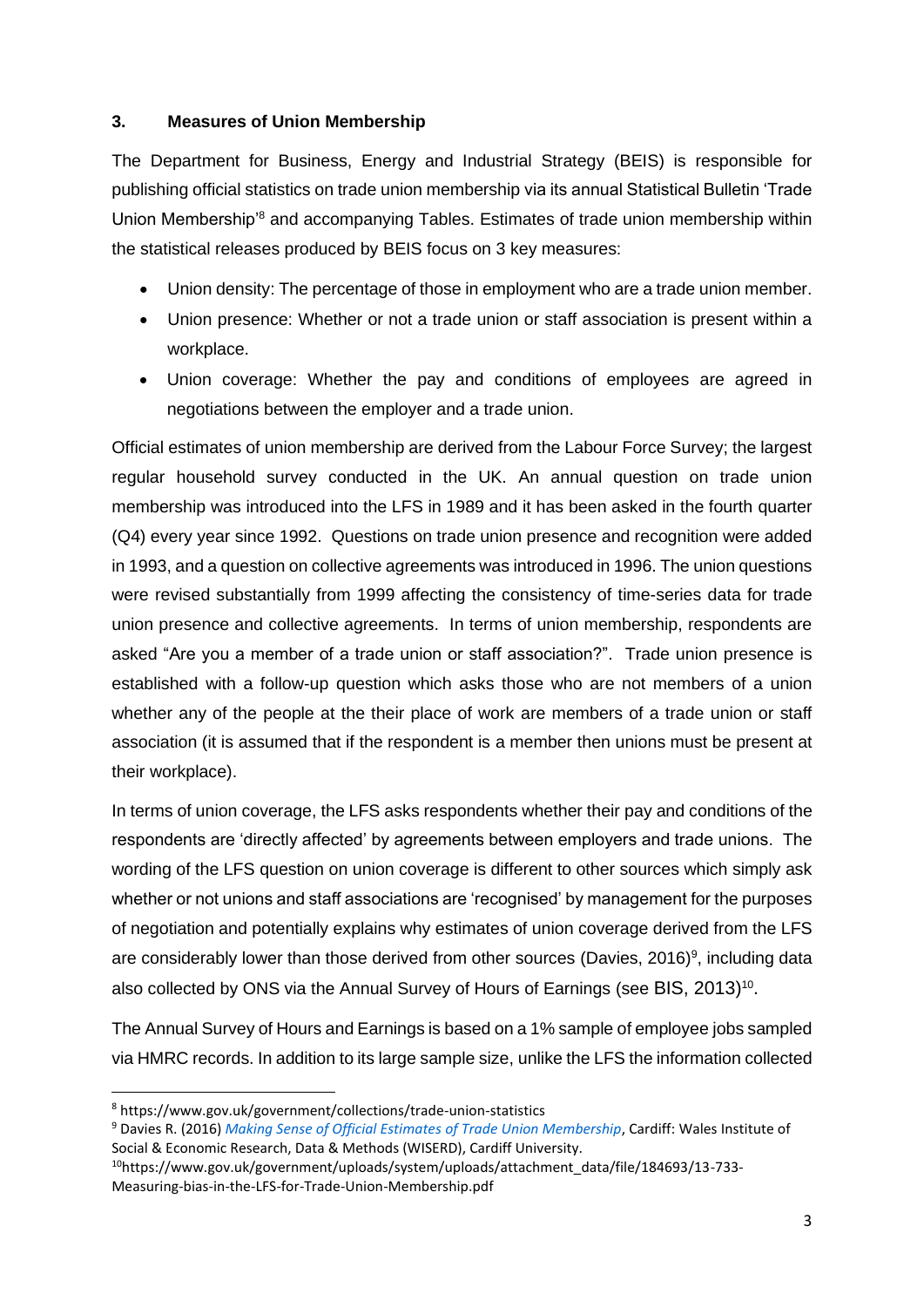by ASHE is obtained directly from employers. ASHE data is therefore regarded as a high quality source of data and underpins many of the official statistics for earnings and hours produced by ONS<sup>11</sup>. In terms of the coverage of collective agreements, employers are asked *was the employee's pay set with reference to an agreement affecting more than one employee? For example, pay may be agreed collectively by a trade union or workers' committee.* It should therefore be noted that the question in ASHE provides a broader indicator of whether collective agreements affect the pay of employees. The question in ASHE simply asks whether pay is set with reference to an agreement which may not necessarily involve trade unions. The awareness of employers of such arrangements would also be expected to be better than that of employees. The analysis of ASHE data covers the period 2012-2019. This shorter time frame reflects the availability of geographical identifiers in the ASHE data that allows data on pay agreements to be presented on a consistent geographical basis.

## **4. Regional Variations in Union Membership**

Table 1 shows regional trends in trade union membership between 2000 and 2019. Figures are based upon 3 year moving averages to improve the robustness of results. Estimates for 2017/19 indicate that approximately one in four (23%) employees were trade union members, a decline of 6 percentage points since 2000/02. However, the rate of union membership has remained relatively stable in recent years. Significant variations in union density persist across the countries and regions of the UK. Union density is highest within the three devolved nations of the UK; 30% in Wales, 34% in Northern Ireland and 28% in Scotland. Within England, trade union membership is highest among employees in the North East (29%), North West (29%) and Yorkshire and Humberside (27%). However, there is also considerable variation within these regions. For example, within the North West, union density is highest among employees living in Merseyside at 36%, a figure higher than that observed across the devolved nations and 9 percentage points higher than that observed in the neighbouring metropolitan county of Greater Manchester. Likewise, within Yorkshire and Humberside, union density is estimated to be highest in South Yorkshire at 33%. Rates of union membership are lowest among those living in Inner London at just 15%. Across all countries and regions of the UK, there has been a decline the in proportion of employees who are members of trade unions. Overall, union density in the UK has declined by approximately a fifth between 2000/02 and 20017/19. South Yorkshire has exhibited the smallest proportionate decline in union density at just 7%. On the

11

[https://www.ons.gov.uk/surveys/informationforbusinesses/businesssurveys/annualsurveyofhoursandearnings](https://www.ons.gov.uk/surveys/informationforbusinesses/businesssurveys/annualsurveyofhoursandearningsashe) [ashe](https://www.ons.gov.uk/surveys/informationforbusinesses/businesssurveys/annualsurveyofhoursandearningsashe)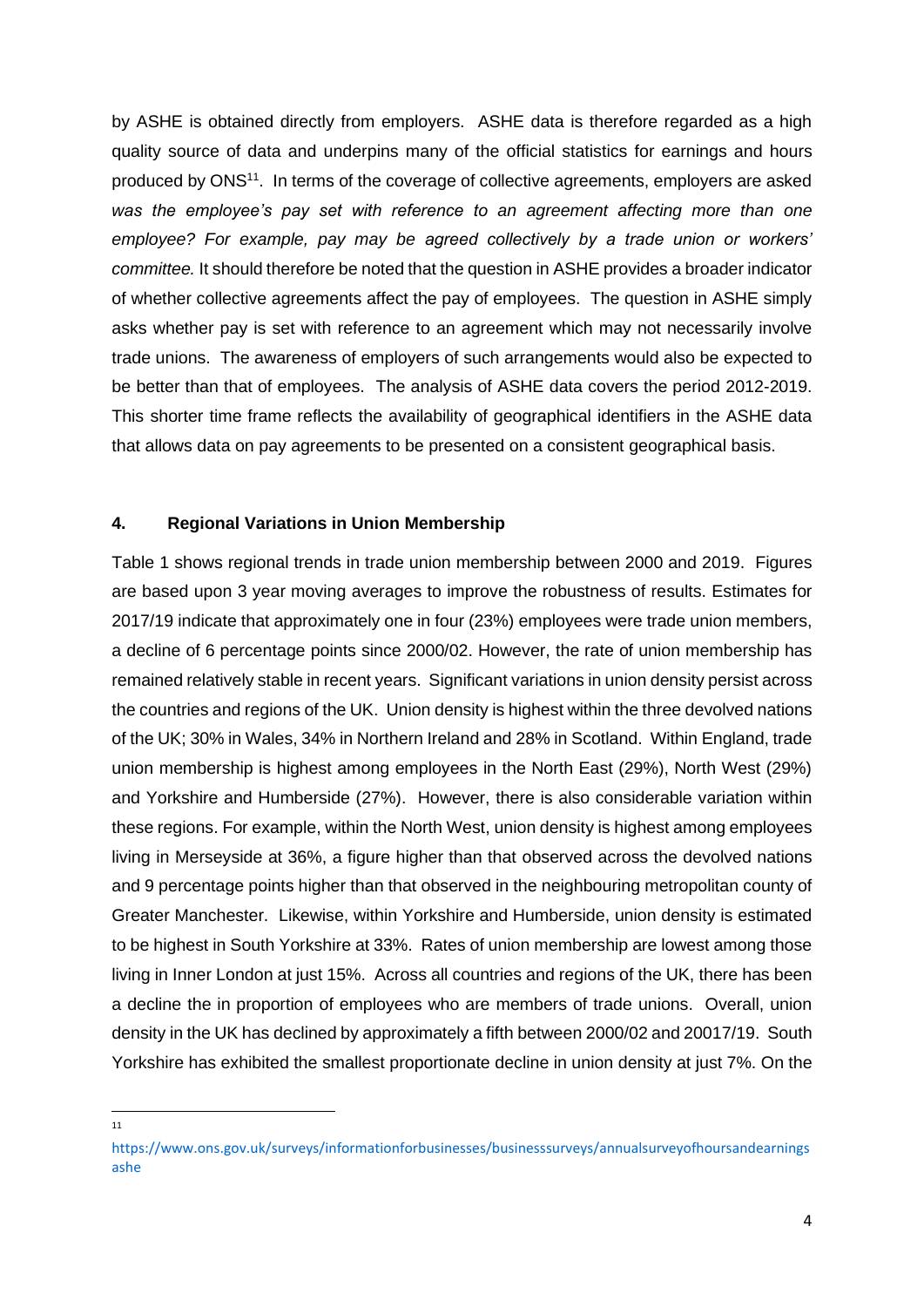other hand, within the North East union membership has declined by approximately 28% in the North East and by approximately 30% in Inner London.

Table 2 repeats the analysis with respect to union presence – the proportion of employees who are at workplaces where trade unions or staff associations are present. Overall levels of union presence in the UK have declined from 56% in 2000/02 to 49% in 2017/19. Representing a reduction of approximately 13%, the decline in union presence has been lower than the fall in union membership. The highest rates of union presence are observed in South Yorkshire (62%) and Wales (56%). Union presence has remained relatively stable in South Yorkshire between 2000/02 and 2017/19. However, it is within Inner London where union presence has declined most sharply from 46% to 35%, a reduction of approximately 25%.

Table 3 considers trade union coverage based upon data from the LFS. The LFS defines trade union coverage as the proportion of employees who indicate that their pay and conditions are 'directly affected' by agreements between employers and trade unions. Levels of union presence in the UK have declined from 36% in 2000/02 to 26% in 2017/19, a reduction of more than a quarter. The highest rates of union coverage during 2017/19 are observed in Northern Ireland (44%) followed by Strathclyde (37%) and Tyne and Wear (36%). Union coverage is lowest among those living in London (19%), particularly Inner London (17%). Union coverage within London has declined by over a third between 2000/02 and 2017/19. Scotland and Northern Ireland have exhibited the smallest declines in union coverage.

Finally, Table 4 considers regional variation in the coverage of collective agreements based upon data from the Annual Survey of Hours and Earnings. Within ASHE, the coverage of collective agreements is defined with respect to the proportion of employees whose pay is set with reference to an agreement affecting more than one employee. No data is available for Northern Ireland. It can be seen that 39% of employees across Great Britain had their pay set with reference to a collective agreement in 2019 which is around 13 percentage points higher than the UK average derived from the LFS. Based upon data relating to region of residence, the coverage of collective agreements is observed to be highest in Scotland (51%) and Wales (48%) and lowest within London (32%). As most people live and work within the same Government Office Region, spatial variance in the coverage of collective agreements is similar when considered in terms of the location of workplaces (not presented).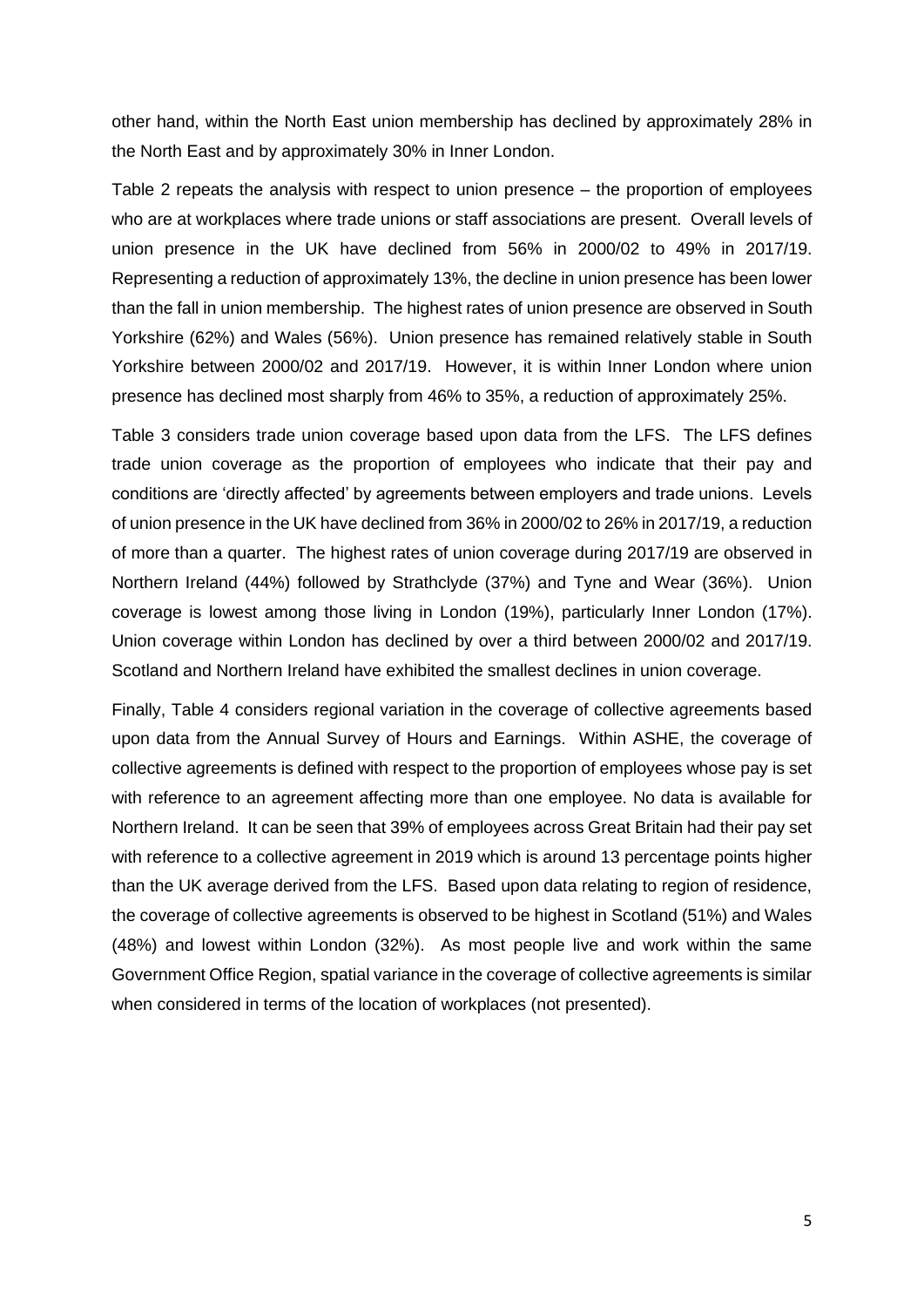| rable 1: Omon Density Labour Force Survey |             |             |             |             |             |             |             |             |             |             |             |             |             |             |             |             |             |             |      |
|-------------------------------------------|-------------|-------------|-------------|-------------|-------------|-------------|-------------|-------------|-------------|-------------|-------------|-------------|-------------|-------------|-------------|-------------|-------------|-------------|------|
|                                           | 2000/<br>02 | 2001/<br>03 | 2002/<br>04 | 2003/<br>05 | 2004/<br>06 | 2005/<br>07 | 2006/<br>08 | 2007/<br>09 | 2008/<br>10 | 2009/<br>11 | 2010/<br>12 | 2011/<br>13 | 2012/<br>14 | 2013/<br>15 | 2014/<br>16 | 2015/<br>17 | 2016/<br>18 | 2017/<br>19 | All  |
| North East                                | 39.8        | 38.9        | 37.6        | 36.9        | 37.3        | 37.0        | 36.6        | 35.6        | 34.6        | 34.2        | 33.2        | 32.6        | 31.8        | 30.9        | 29.8        | 28.6        | 28.2        | 28.9        | 33.8 |
| Tyne and Wear                             | 40.0        | 40.6        | 39.6        | 39.2        | 38.3        | 37.2        | 36.7        | 35.3        | 34.2        | 33.7        | 33.2        | 32.4        | 31.7        | 31.6        | 31.4        | 31.1        | 29.7        | 29.9        | 34.4 |
| <b>Rest of North East</b>                 | 39.6        | 37.6        | 36.0        | 35.1        | 36.5        | 36.8        | 36.5        | 35.9        | 34.9        | 34.7        | 33.3        | 32.7        | 31.9        | 30.4        | 28.5        | 26.6        | 27.0        | 28.1        | 33.3 |
| North West                                | 34.6        | 33.9        | 34.0        | 33.8        | 33.9        | 33.7        | 33.5        | 32.9        | 32.0        | 31.4        | 30.7        | 30.3        | 29.9        | 29.1        | 28.5        | 28.6        | 28.7        | 28.5        | 31.4 |
| <b>Greater Manchester</b>                 | 33.3        | 32.6        | 33.9        | 33.3        | 33.2        | 31.8        | 31.4        | 31.2        | 30.7        | 30.1        | 29.2        | 28.0        | 28.1        | 27.3        | 27.1        | 25.9        | 26.7        | 26.4        | 29.8 |
| Merseyside                                | 40.7        | 40.8        | 40.7        | 39.4        | 38.9        | 39.1        | 40.5        | 40.7        | 38.8        | 35.8        | 34.2        | 35.2        | 35.5        | 34.5        | 33.0        | 34.8        | 35.7        | 35.6        | 37.2 |
| Rest of North West                        | 33.0        | 31.9        | 31.2        | 31.8        | 32.4        | 33.1        | 32.4        | 31.0        | 30.2        | 30.6        | 30.5        | 30.1        | 28.8        | 28.1        | 27.8        | 28.3        | 27.4        | 27.2        | 30.3 |
| Yorks & Humb                              | 32.0        | 32.1        | 31.5        | 31.1        | 29.6        | 29.7        | 29.4        | 29.6        | 29.0        | 28.1        | 27.6        | 27.4        | 28.1        | 28.0        | 27.3        | 26.7        | 26.8        | 26.5        | 28.8 |
| South Yorkshire                           | 35.5        | 34.9        | 35.3        | 35.0        | 33.4        | 33.0        | 31.6        | 32.0        | 32.8        | 32.1        | 31.3        | 29.9        | 31.8        | 32.0        | 31.4        | 30.3        | 32.3        | 32.9        | 32.7 |
| West Yorkshire                            | 31.4        | 31.2        | 31.2        | 30.9        | 29.6        | 29.4        | 29.1        | 29.1        | 28.1        | 27.2        | 27.2        | 27.9        | 28.4        | 27.6        | 26.5        | 26.4        | 26.5        | 25.5        | 28.3 |
| Rest of Yorks & Humb                      | 30.1        | 31.1        | 29.2        | 28.4        | 26.8        | 27.6        | 28.3        | 28.6        | 27.5        | 26.5        | 25.4        | 24.8        | 24.8        | 25.3        | 25.3        | 24.7        | 23.0        | 22.5        | 26.5 |
| East Midlands                             | 28.6        | 27.8        | 27.4        | 27.9        | 27.4        | 27.4        | 26.8        | 26.7        | 26.5        | 26.0        | 25.5        | 25.5        | 24.5        | 23.8        | 22.6        | 21.7        | 21.4        | 21.7        | 25.4 |
| <b>West Midlands</b>                      | 29.9        | 29.9        | 29.3        | 29.2        | 28.7        | 28.6        | 27.6        | 27.6        | 27.3        | 27.3        | 26.5        | 25.5        | 24.9        | 24.7        | 24.4        | 23.7        | 22.6        | 22.7        | 26.4 |
| <b>WM Met County</b>                      | 31.3        | 31.6        | 31.2        | 30.7        | 29.6        | 29.1        | 28.5        | 29.0        | 28.5        | 28.6        | 27.1        | 26.5        | 25.4        | 25.6        | 25.3        | 25.0        | 23.9        | 24.1        | 27.5 |
| <b>Rest of West Mids</b>                  | 28.7        | 28.4        | 27.8        | 27.9        | 28.0        | 28.2        | 26.9        | 26.3        | 26.2        | 26.1        | 26.0        | 24.7        | 24.4        | 23.9        | 23.5        | 22.5        | 21.4        | 21.4        | 25.5 |
| East of England                           | 23.0        | 23.2        | 23.8        | 24.2        | 23.9        | 23.1        | 22.5        | 22.4        | 22.5        | 22.6        | 22.3        | 22.0        | 21.3        | 20.7        | 19.6        | 19.1        | 18.9        | 19.7        | 21.8 |
| London                                    | 24.0        | 24.5        | 24.7        | 24.8        | 24.6        | 24.3        | 24.1        | 23.0        | 22.1        | 21.0        | 21.1        | 20.9        | 20.7        | 19.6        | 18.7        | 18.0        | 17.9        | 17.7        | 21.3 |
| Inner London                              | 21.3        | 21.2        | 20.5        | 20.2        | 21.0        | 21.9        | 22.0        | 20.3        | 19.5        | 18.4        | 18.8        | 18.0        | 18.0        | 17.1        | 16.1        | 15.0        | 14.8        | 14.8        | 18.4 |
| Outer London                              | 25.7        | 26.6        | 27.3        | 27.6        | 26.7        | 25.8        | 25.4        | 24.7        | 23.8        | 22.8        | 22.6        | 22.8        | 22.4        | 21.3        | 20.5        | 20.1        | 20.2        | 19.9        | 23.2 |
| South East                                | 22.2        | 21.8        | 21.8        | 21.9        | 21.9        | 21.3        | 21.2        | 21.4        | 21.5        | 21.2        | 20.9        | 20.6        | 20.1        | 20.1        | 19.5        | 19.4        | 18.6        | 18.6        | 20.6 |
| South West                                | 25.8        | 26.1        | 25.9        | 26.1        | 25.3        | 25.2        | 24.7        | 25.1        | 24.6        | 24.5        | 23.9        | 23.5        | 22.8        | 22.2        | 22.2        | 21.7        | 21.6        | 21.6        | 23.9 |
| Wales                                     | 39.5        | 38.6        | 38.0        | 36.2        | 35.7        | 35.7        | 36.8        | 36.7        | 35.8        | 34.9        | 34.1        | 34.4        | 34.7        | 35.4        | 35.3        | 33.4        | 31.8        | 30.4        | 35.2 |
| Scotland                                  | 34.7        | 34.5        | 33.8        | 33.7        | 33.7        | 33.6        | 33.2        | 32.4        | 32.3        | 31.2        | 31.1        | 31.0        | 31.2        | 31.4        | 30.5        | 29.7        | 28.5        | 28.4        | 29.7 |
| Strathclyde                               | 38.8        | 39.1        | 38.4        | 38.3        | 37.5        | 37.0        | 35.9        | 35.5        | 36.3        | 35.5        | 34.9        | 33.6        | 33.9        | 33.7        | 32.9        | 31.6        | 30.2        | 31.0        | 32.8 |
| Rest of Scotland                          | 31.7        | 31.1        | 30.3        | 30.4        | 31.0        | 31.2        | 31.3        | 30.2        | 29.6        | 28.3        | 28.6        | 29.2        | 29.4        | 29.8        | 28.9        | 28.4        | 27.3        | 26.8        | 27.6 |
| Northern Ireland                          | 40.2        | 40.6        | 40.3        | 40.0        | 40.0        | 40.1        | 38.4        | 38.5        | 37.1        | 36.5        | 35.4        | 35.3        | 35.7        | 35.0        | 32.9        | 32.5        | 32.7        | 34.2        | 36.5 |
| Total                                     | 29.2        | 29.0        | 28.9        | 28.8        | 28.5        | 28.2        | 27.8        | 27.6        | 27.1        | 26.6        | 26.2        | 25.8        | 25.5        | 25.0        | 24.3        | 23.7        | 23.3        | 23.3        | 26.4 |

#### **Table 1: Union Density Labour Force Survey**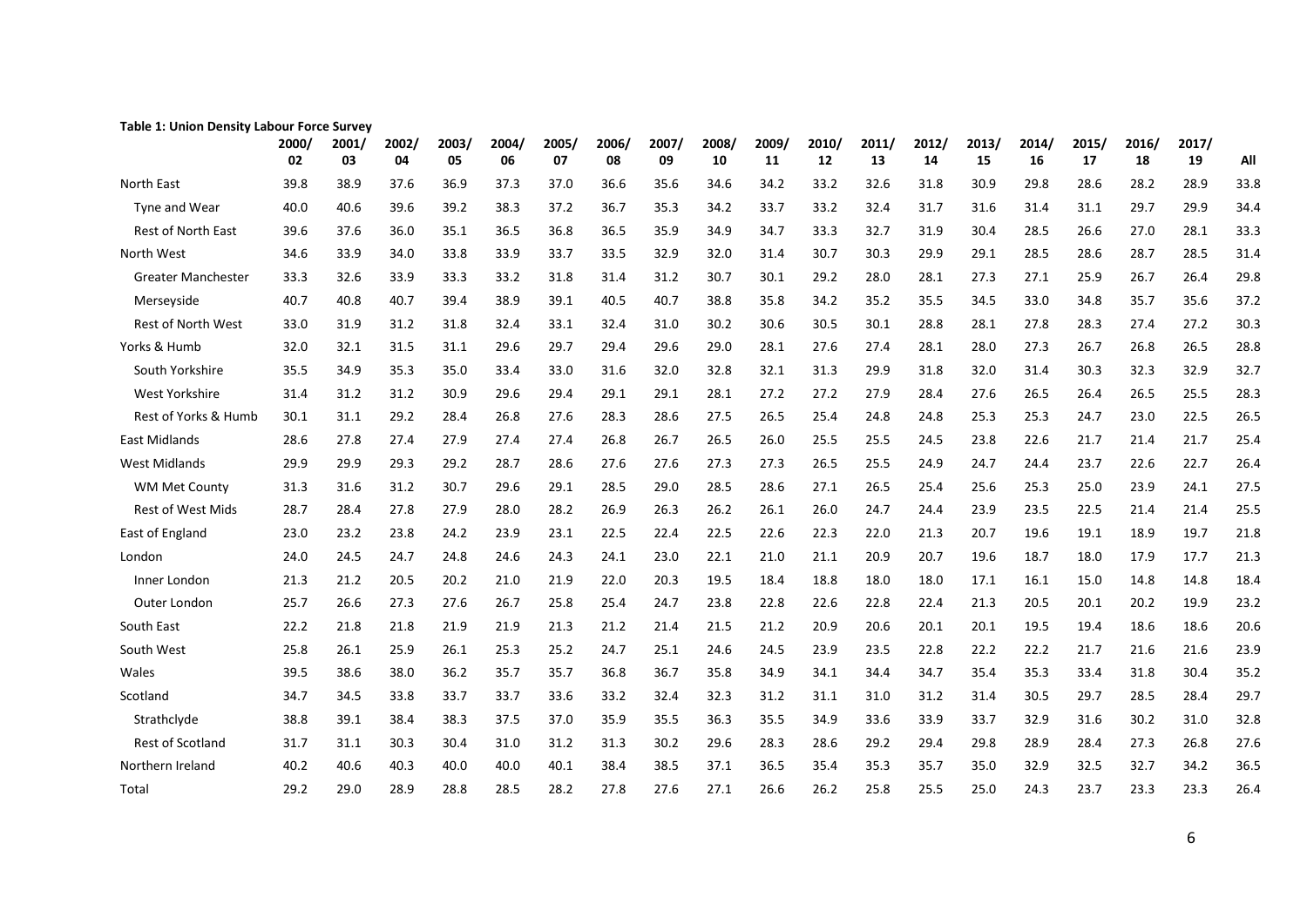| <b>UIIIUII FIESCHLE. LAUUU</b><br>ce July |             |             |             |             |             |             |             |             |             |             |             |             |             |             |             |             |             |             |      |
|-------------------------------------------|-------------|-------------|-------------|-------------|-------------|-------------|-------------|-------------|-------------|-------------|-------------|-------------|-------------|-------------|-------------|-------------|-------------|-------------|------|
|                                           | 2000/<br>02 | 2001/<br>03 | 2002/<br>04 | 2003/<br>05 | 2004/<br>06 | 2005/<br>07 | 2006/<br>08 | 2007/<br>09 | 2008/<br>10 | 2009/<br>11 | 2010/<br>12 | 2011/<br>13 | 2012/<br>14 | 2013/<br>15 | 2014/<br>16 | 2015/<br>17 | 2016/<br>18 | 2017/<br>19 | All  |
| North East                                | 66.6        | 65.8        | 64.7        | 64.4        | 63.6        | 63.7        | 64.1        | 64.2        | 63.5        | 61.9        | 60.7        | 60.3        | 59.7        | 59.5        | 57.1        | 56.2        | 54.7        | 56.2        | 61.3 |
| Tyne and Wear                             | 67.5        | 67.4        | 66.7        | 66.9        | 65.1        | 64.5        | 64.5        | 64.8        | 63.3        | 61.5        | 60.8        | 61.6        | 60.4        | 59.5        | 57.8        | 58.3        | 56.6        | 58.4        | 62.2 |
| <b>Rest of North East</b>                 | 66.0        | 64.6        | 63.2        | 62.5        | 62.5        | 63.1        | 63.8        | 63.7        | 63.7        | 62.1        | 60.6        | 59.3        | 59.2        | 59.6        | 56.6        | 54.5        | 53.2        | 54.6        | 60.6 |
| North West                                | 60.9        | 60.3        | 60.0        | 60.1        | 59.6        | 60.3        | 60.4        | 60.5        | 59.6        | 58.3        | 56.9        | 55.9        | 56.0        | 55.4        | 54.8        | 53.8        | 53.5        | 52.7        | 57.5 |
| <b>Greater Manchester</b>                 | 58.2        | 57.7        | 58.3        | 58.7        | 58.3        | 59.0        | 58.8        | 59.5        | 58.9        | 58.0        | 56.7        | 53.9        | 54.4        | 53.7        | 53.5        | 50.9        | 50.6        | 50.4        | 55.8 |
| Merseyside                                | 66.0        | 65.6        | 64.7        | 63.8        | 62.3        | 63.5        | 65.2        | 66.0        | 64.5        | 61.3        | 59.4        | 61.2        | 61.0        | 60.2        | 56.8        | 57.3        | 57.3        | 57.1        | 61.5 |
| <b>Rest of North West</b>                 | 61.1        | 60.3        | 59.4        | 59.7        | 59.4        | 60.0        | 59.7        | 59.0        | 58.1        | 57.4        | 56.0        | 55.2        | 55.1        | 54.8        | 55.2        | 54.9        | 54.5        | 53.0        | 57.3 |
| Yorks & Humb                              | 59.3        | 59.8        | 59.4        | 59.1        | 57.3        | 57.9        | 58.3        | 59.5        | 59.1        | 58.2        | 57.3        | 57.1        | 57.0        | 56.5        | 54.7        | 55.1        | 53.9        | 53.4        | 57.1 |
| South Yorkshire                           | 60.4        | 60.6        | 61.5        | 62.2        | 59.6        | 59.8        | 58.7        | 61.2        | 61.6        | 61.1        | 60.6        | 59.6        | 60.4        | 61.6        | 60.6        | 62.2        | 61.1        | 61.9        | 60.7 |
| West Yorkshire                            | 59.9        | 60.3        | 59.9        | 59.4        | 58.1        | 59.0        | 59.4        | 59.7        | 58.9        | 57.5        | 57.1        | 57.8        | 58.7        | 56.9        | 53.5        | 52.6        | 51.2        | 50.3        | 56.8 |
| Rest of Yorks & Humb                      | 57.7        | 58.6        | 57.2        | 56.1        | 54.4        | 55.2        | 56.8        | 57.9        | 57.6        | 56.9        | 55.0        | 54.2        | 52.0        | 52.2        | 51.9        | 53.2        | 51.9        | 50.6        | 54.8 |
| <b>East Midlands</b>                      | 55.0        | 55.5        | 55.9        | 55.5        | 55.0        | 54.7        | 54.8        | 54.6        | 55.4        | 54.9        | 55.2        | 54.8        | 54.2        | 52.8        | 50.9        | 49.1        | 49.2        | 49.7        | 53.5 |
| <b>West Midlands</b>                      | 55.9        | 55.6        | 55.2        | 54.5        | 54.8        | 54.6        | 54.1        | 54.1        | 54.2        | 54.0        | 52.7        | 52.1        | 51.4        | 51.3        | 49.8        | 48.4        | 47.0        | 46.9        | 52.2 |
| <b>WM Met County</b>                      | 57.1        | 57.3        | 57.1        | 56.1        | 55.4        | 54.4        | 54.6        | 55.2        | 54.8        | 54.4        | 52.9        | 53.3        | 51.5        | 50.8        | 48.7        | 47.9        | 46.8        | 47.1        | 52.6 |
| <b>Rest of West Mids</b>                  | 55.0        | 54.2        | 53.7        | 53.3        | 54.3        | 54.8        | 53.6        | 53.2        | 53.7        | 53.6        | 52.5        | 51.1        | 51.3        | 51.6        | 50.7        | 48.9        | 47.2        | 46.7        | 52.0 |
| East of England                           | 49.9        | 50.4        | 50.8        | 51.3        | 50.5        | 50.3        | 49.6        | 49.5        | 49.3        | 49.3        | 48.9        | 48.6        | 47.9        | 47.2        | 45.5        | 44.2        | 43.1        | 43.6        | 48.0 |
| London                                    | 49.7        | 49.7        | 48.9        | 49.2        | 49.0        | 49.0        | 48.7        | 48.2        | 48.0        | 46.8        | 46.1        | 45.3        | 43.8        | 42.0        | 40.7        | 40.4        | 40.1        | 39.8        | 45.3 |
| Inner London                              | 46.4        | 45.4        | 43.8        | 43.2        | 44.0        | 45.5        | 46.4        | 45.5        | 44.5        | 42.3        | 41.2        | 40.1        | 39.1        | 38.3        | 37.3        | 36.3        | 35.6        | 34.8        | 41.0 |
| Outer London                              | 51.7        | 52.4        | 52.0        | 52.9        | 52.1        | 51.2        | 50.3        | 50.0        | 50.3        | 49.6        | 49.2        | 48.5        | 46.8        | 44.4        | 43.1        | 43.4        | 43.3        | 43.3        | 48.1 |
| South East                                | 49.8        | 49.3        | 49.1        | 49.4        | 49.1        | 48.6        | 48.4        | 48.6        | 49.5        | 49.5        | 49.4        | 48.9        | 48.0        | 46.8        | 45.2        | 44.9        | 44.2        | 44.6        | 47.7 |
| South West                                | 55.6        | 55.9        | 55.7        | 55.5        | 54.9        | 54.9        | 54.1        | 54.6        | 54.6        | 55.0        | 54.3        | 53.0        | 52.7        | 52.7        | 53.0        | 51.6        | 50.0        | 49.0        | 53.4 |
| Wales                                     | 64.2        | 62.8        | 63.4        | 62.4        | 62.5        | 62.2        | 63.3        | 64.1        | 64.0        | 63.6        | 62.8        | 62.8        | 61.9        | 61.9        | 61.3        | 60.2        | 57.6        | 55.9        | 61.7 |
| Scotland                                  | 60.7        | 60.0        | 59.4        | 59.1        | 59.5        | 59.4        | 59.5        | 58.3        | 58.1        | 56.6        | 56.5        | 56.4        | 56.5        | 56.9        | 55.6        | 55.3        | 54.0        | 54.5        | 57.4 |
| Strathclyde                               | 61.5        | 61.9        | 61.5        | 61.4        | 60.9        | 60.5        | 60.0        | 59.4        | 59.9        | 58.9        | 58.1        | 57.0        | 56.8        | 57.4        | 57.1        | 56.4        | 54.9        | 55.0        | 58.7 |
| Rest of Scotland                          | 60.0        | 58.5        | 57.8        | 57.4        | 58.5        | 58.7        | 59.0        | 57.5        | 56.8        | 54.9        | 55.2        | 55.9        | 56.2        | 56.6        | 54.5        | 54.5        | 53.4        | 54.1        | 56.5 |
| Northern Ireland                          | 60.5        | 59.3        | 58.9        | 57.1        | 56.2        | 54.1        | 51.9        | 51.6        | 50.0        | 49.2        | 47.2        | 48.0        | 50.3        | 52.3        | 50.4        | 49.3        | 49.5        | 51.9        | 52.3 |
| Total                                     | 55.9        | 55.7        | 55.5        | 55.4        | 54.9        | 54.9        | 54.6        | 54.6        | 54.5        | 53.9        | 53.2        | 52.6        | 52.1        | 51.6        | 50.3        | 49.4        | 48.5        | 48.5        | 52.8 |

#### **Table 2: Union Presence: Labour Force Survey**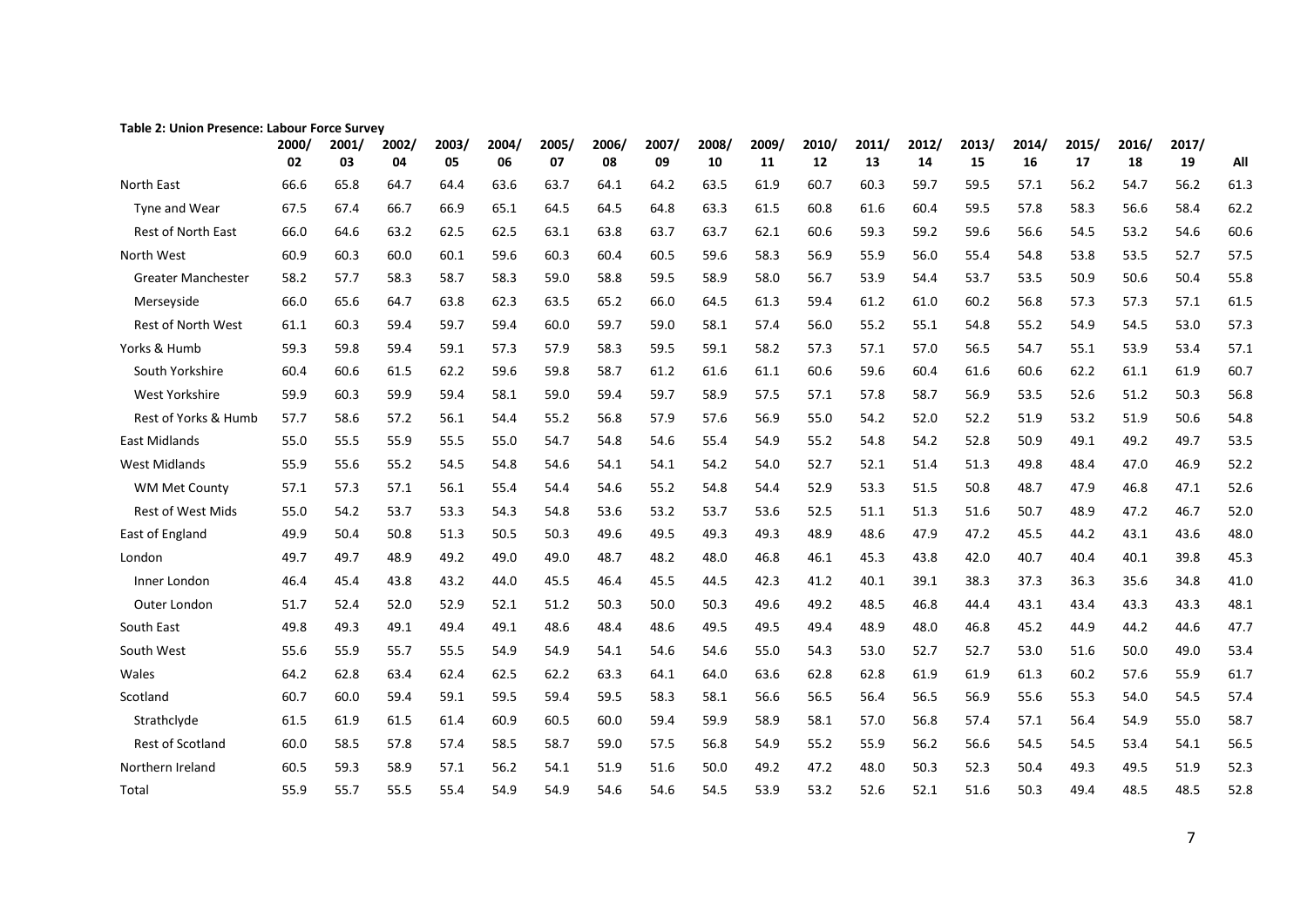| rapie 3. Omon Coverage. Labour | 2000/ | <b>DI LE JUIVEY</b><br>2001/ | 2002/ | 2003/ | 2004/ | 2005/ | 2006/ | 2007/ | 2008/ | 2009/ | 2010/ | 2011/ | 2012/ | 2013/ | 2014/ | 2015/ | 2016/ | 2017/ |      |
|--------------------------------|-------|------------------------------|-------|-------|-------|-------|-------|-------|-------|-------|-------|-------|-------|-------|-------|-------|-------|-------|------|
|                                | 02    | 03                           | 04    | 05    | 06    | 07    | 08    | 09    | 10    | 11    | 12    | 13    | 14    | 15    | 16    | 17    | 18    | 19    | All  |
| North East                     | 44.3  | 44.2                         | 42.6  | 42.2  | 41.2  | 40.3  | 39.6  | 38.7  | 36.4  | 35.2  | 33.8  | 34.3  | 33.9  | 33.5  | 32.2  | 32.1  | 31.3  | 32.9  | 36.9 |
| Tyne and Wear                  | 45.6  | 46.8                         | 45.8  | 44.8  | 42.5  | 41.6  | 41.3  | 40.3  | 37.2  | 34.5  | 33.9  | 35.1  | 34.5  | 34.2  | 33.6  | 34.6  | 33.3  | 35.6  | 38.3 |
| <b>Rest of North East</b>      | 43.4  | 42.2                         | 40.3  | 40.2  | 40.1  | 39.4  | 38.3  | 37.6  | 35.7  | 35.8  | 33.7  | 33.7  | 33.5  | 33.0  | 31.1  | 30.0  | 29.6  | 30.8  | 35.8 |
| North West                     | 40.7  | 40.2                         | 39.9  | 39.4  | 38.4  | 38.7  | 38.6  | 38.0  | 36.1  | 35.2  | 33.8  | 33.0  | 31.7  | 31.5  | 31.1  | 30.9  | 30.4  | 29.7  | 35.1 |
| <b>Greater Manchester</b>      | 38.0  | 37.1                         | 36.9  | 36.7  | 36.8  | 37.7  | 37.7  | 37.1  | 35.7  | 34.7  | 33.1  | 31.0  | 30.1  | 30.1  | 30.0  | 28.5  | 28.8  | 28.3  | 33.5 |
| Merseyside                     | 47.0  | 47.8                         | 48.5  | 46.6  | 43.5  | 43.3  | 44.4  | 44.6  | 40.3  | 38.1  | 35.8  | 37.5  | 36.1  | 36.8  | 33.9  | 35.2  | 33.0  | 32.8  | 39.7 |
| <b>Rest of North West</b>      | 40.5  | 39.8                         | 38.8  | 38.5  | 37.4  | 37.7  | 37.0  | 36.1  | 34.6  | 34.3  | 33.5  | 32.7  | 31.2  | 30.3  | 30.8  | 31.1  | 30.7  | 29.6  | 34.5 |
| Yorks & Humb                   | 38.1  | 38.3                         | 38.1  | 38.2  | 36.4  | 36.8  | 36.4  | 36.7  | 35.5  | 34.1  | 32.0  | 30.7  | 29.7  | 29.8  | 28.9  | 28.5  | 27.6  | 27.2  | 33.2 |
| South Yorkshire                | 40.9  | 40.1                         | 40.3  | 40.1  | 37.2  | 38.7  | 37.7  | 39.6  | 38.0  | 35.6  | 32.2  | 29.2  | 29.8  | 30.6  | 30.9  | 30.1  | 30.2  | 30.9  | 35.0 |
| West Yorkshire                 | 38.1  | 39.0                         | 39.1  | 39.5  | 37.7  | 37.9  | 37.4  | 36.8  | 35.6  | 34.3  | 33.3  | 32.6  | 31.7  | 30.8  | 29.3  | 29.3  | 28.4  | 26.7  | 33.7 |
| Rest of Yorks & Humb           | 35.9  | 36.1                         | 35.3  | 35.2  | 34.2  | 34.0  | 34.1  | 34.3  | 33.4  | 32.7  | 30.3  | 29.5  | 27.0  | 28.0  | 27.0  | 26.4  | 24.7  | 25.2  | 31.0 |
| <b>East Midlands</b>           | 33.7  | 33.5                         | 33.5  | 33.4  | 33.2  | 33.1  | 33.0  | 32.4  | 32.0  | 31.4  | 30.7  | 30.2  | 27.9  | 27.3  | 25.9  | 26.0  | 25.9  | 26.6  | 30.4 |
| <b>West Midlands</b>           | 35.9  | 35.4                         | 34.8  | 33.8  | 33.6  | 34.2  | 34.3  | 34.3  | 32.8  | 32.5  | 31.4  | 30.6  | 28.5  | 28.1  | 26.8  | 26.4  | 24.7  | 25.4  | 30.9 |
| <b>WM Met County</b>           | 37.6  | 37.3                         | 36.3  | 35.0  | 34.1  | 34.9  | 35.6  | 36.6  | 35.2  | 34.5  | 32.4  | 31.2  | 28.8  | 28.7  | 27.6  | 27.2  | 25.3  | 26.2  | 31.9 |
| <b>Rest of West Mids</b>       | 34.5  | 33.8                         | 33.5  | 32.8  | 33.2  | 33.7  | 33.4  | 32.4  | 30.9  | 30.8  | 30.5  | 30.1  | 28.2  | 27.5  | 26.1  | 25.7  | 24.2  | 24.6  | 30.1 |
| East of England                | 30.0  | 30.1                         | 30.4  | 31.3  | 30.1  | 29.2  | 28.3  | 27.9  | 27.5  | 27.3  | 26.5  | 25.7  | 24.1  | 23.5  | 22.3  | 21.4  | 20.9  | 21.0  | 26.1 |
| London                         | 29.4  | 29.6                         | 28.9  | 29.0  | 28.4  | 28.6  | 28.2  | 27.7  | 26.3  | 25.0  | 23.8  | 23.5  | 22.2  | 21.1  | 19.7  | 19.2  | 18.6  | 18.9  | 24.3 |
| Inner London                   | 25.8  | 25.5                         | 24.9  | 24.9  | 24.7  | 25.6  | 25.7  | 25.5  | 23.6  | 21.6  | 20.3  | 20.0  | 19.4  | 18.6  | 17.3  | 16.2  | 15.7  | 16.5  | 21.2 |
| Outer London                   | 31.7  | 32.1                         | 31.3  | 31.5  | 30.6  | 30.5  | 29.8  | 29.1  | 28.0  | 27.2  | 26.0  | 25.8  | 24.1  | 22.8  | 21.4  | 21.3  | 20.7  | 20.6  | 26.3 |
| South East                     | 28.2  | 27.6                         | 27.6  | 27.5  | 27.5  | 27.5  | 27.3  | 27.3  | 26.2  | 25.9  | 25.2  | 25.4  | 23.9  | 23.3  | 21.5  | 20.9  | 20.3  | 21.1  | 25.0 |
| South West                     | 33.6  | 33.5                         | 33.9  | 34.7  | 33.7  | 33.9  | 32.7  | 33.8  | 32.0  | 31.4  | 29.6  | 28.8  | 28.0  | 27.4  | 27.4  | 26.0  | 26.0  | 25.2  | 30.2 |
| Wales                          | 42.8  | 42.2                         | 43.3  | 42.7  | 41.4  | 40.3  | 40.8  | 41.6  | 41.0  | 39.6  | 38.4  | 38.1  | 37.9  | 37.7  | 37.5  | 35.2  | 32.9  | 31.5  | 38.7 |
| Scotland                       | 42.7  | 41.6                         | 40.3  | 40.1  | 39.9  | 40.3  | 40.1  | 39.4  | 38.5  | 36.5  | 35.9  | 35.9  | 35.3  | 35.0  | 33.7  | 34.3  | 34.7  | 36.3  | 37.8 |
| Strathclyde                    | 45.2  | 44.7                         | 42.6  | 41.6  | 40.2  | 41.2  | 41.0  | 41.1  | 41.0  | 39.2  | 37.4  | 36.4  | 35.7  | 36.3  | 35.9  | 36.7  | 36.3  | 37.4  | 39.5 |
| Rest of Scotland               | 40.9  | 39.4                         | 38.5  | 38.9  | 39.8  | 39.6  | 39.3  | 38.1  | 36.7  | 34.7  | 35.0  | 35.6  | 35.1  | 34.1  | 32.2  | 32.7  | 33.6  | 35.5  | 36.6 |
| Northern Ireland               | 52.6  | 53.3                         | 53.5  | 52.2  | 51.0  | 48.8  | 46.3  | 46.3  | 44.6  | 43.7  | 41.8  | 42.6  | 44.4  | 47.1  | 46.0  | 45.0  | 43.0  | 43.9  | 46.4 |
| Total                          | 35.5  | 35.3                         | 35.0  | 35.0  | 34.2  | 34.2  | 33.8  | 33.6  | 32.3  | 31.5  | 30.4  | 29.9  | 28.7  | 28.3  | 27.2  | 26.6  | 26.0  | 26.2  | 31.0 |

#### **Table 3: Union Coverage: Labour Force Survey**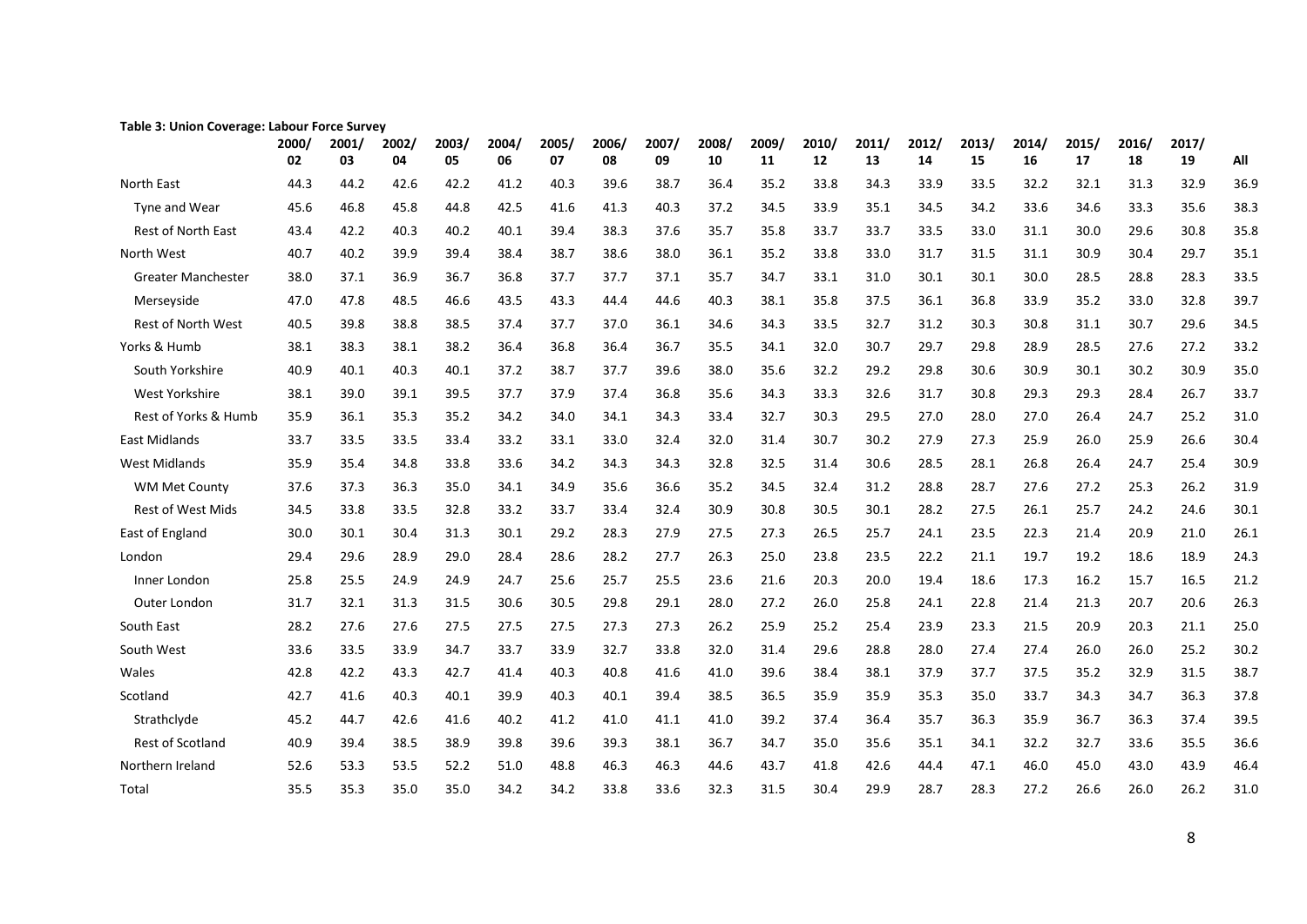#### **Table 4: Collective Agreement Coverage: Annual Survey of Hours and Earnings**

|                              | 2012 | 2013 | 2014 | 2015 | 2016 | 2017 | 2018 | 2019 | <b>Total</b> |
|------------------------------|------|------|------|------|------|------|------|------|--------------|
| North East                   | 53.4 | 52.9 | 52.2 | 50.7 | 50.4 | 46.4 | 45.0 | 42.9 | 49.2         |
| Tyne and Wear                | 54.4 | 54.2 | 53.0 | 50.3 | 49.0 | 47.8 | 46.2 | 43.5 | 49.8         |
| Rest of North East           | 52.7 | 51.8 | 51.7 | 51.0 | 51.4 | 45.3 | 44.2 | 42.5 | 48.7         |
| North West                   | 48.0 | 47.6 | 45.4 | 45.2 | 45.6 | 43.7 | 41.5 | 43.0 | 44.9         |
| <b>Greater Manchester</b>    | 46.0 | 44.5 | 43.2 | 43.7 | 44.2 | 42.6 | 40.5 | 41.6 | 43.3         |
| Merseyside                   | 52.6 | 52.7 | 51.5 | 50.3 | 50.8 | 48.3 | 45.0 | 46.5 | 49.6         |
| <b>Rest of North West</b>    | 47.7 | 48.0 | 44.6 | 44.4 | 44.6 | 42.7 | 40.9 | 42.7 | 44.4         |
| Yorks & Humb                 | 49.7 | 48.6 | 45.7 | 44.9 | 44.7 | 41.7 | 42.3 | 42.1 | 44.9         |
| South Yorkshire              | 48.6 | 48.7 | 46.7 | 45.1 | 46.9 | 45.1 | 43.6 | 42.6 | 45.8         |
| West Yorkshire               | 50.7 | 48.3 | 45.6 | 45.2 | 44.5 | 41.3 | 43.4 | 43.0 | 45.2         |
| Rest of Yorks & Humb         | 49.3 | 48.8 | 44.9 | 44.4 | 43.2 | 39.9 | 39.8 | 40.6 | 43.8         |
| <b>East Midlands</b>         | 44.8 | 43.2 | 40.6 | 41.0 | 40.1 | 38.5 | 38.8 | 37.8 | 40.5         |
| <b>West Midlands</b>         | 46.7 | 44.7 | 43.2 | 41.1 | 41.7 | 38.1 | 38.2 | 37.4 | 41.3         |
| West Mids Met County         | 47.6 | 43.9 | 43.0 | 41.1 | 42.3 | 38.2 | 38.5 | 37.3 | 41.4         |
| <b>Rest of West Midlands</b> | 46.1 | 45.4 | 43.3 | 41.1 | 41.3 | 38.0 | 38.0 | 37.5 | 41.3         |
| East of England              | 40.2 | 40.5 | 38.6 | 37.1 | 37.9 | 36.4 | 35.4 | 35.1 | 37.6         |
| London                       | 36.5 | 36.4 | 34.3 | 33.5 | 34.2 | 30.7 | 30.8 | 32.3 | 33.5         |
| Inner London                 | 33.7 | 33.3 | 31.6 | 31.1 | 31.8 | 28.6 | 28.4 | 30.0 | 31.0         |
| Outer London                 | 38.3 | 38.5 | 36.1 | 35.1 | 35.8 | 32.2 | 32.4 | 33.9 | 35.2         |
| South East                   | 39.2 | 38.8 | 38.4 | 36.4 | 35.5 | 34.7 | 34.5 | 34.3 | 36.4         |
| South West                   | 44.2 | 44.5 | 43.0 | 40.9 | 41.0 | 39.4 | 38.0 | 38.1 | 41.1         |
| Wales                        | 55.6 | 56.3 | 55.6 | 50.5 | 53.4 | 50.7 | 51.2 | 48.1 | 52.6         |
| Scotland                     | 53.5 | 54.1 | 51.6 | 49.4 | 50.8 | 49.9 | 51.0 | 50.8 | 51.3         |
| Strathclyde                  | 54.5 | 54.0 | 51.3 | 46.8 | 50.2 | 50.3 | 51.5 | 52.3 | 51.3         |
| <b>Rest of Scotland</b>      | 52.7 | 54.2 | 51.8 | 51.2 | 51.2 | 49.6 | 50.8 | 49.8 | 51.3         |
| Total                        | 45.0 | 44.5 | 42.8 | 41.4 | 41.6 | 39.5 | 39.2 | 39.1 | 41.5         |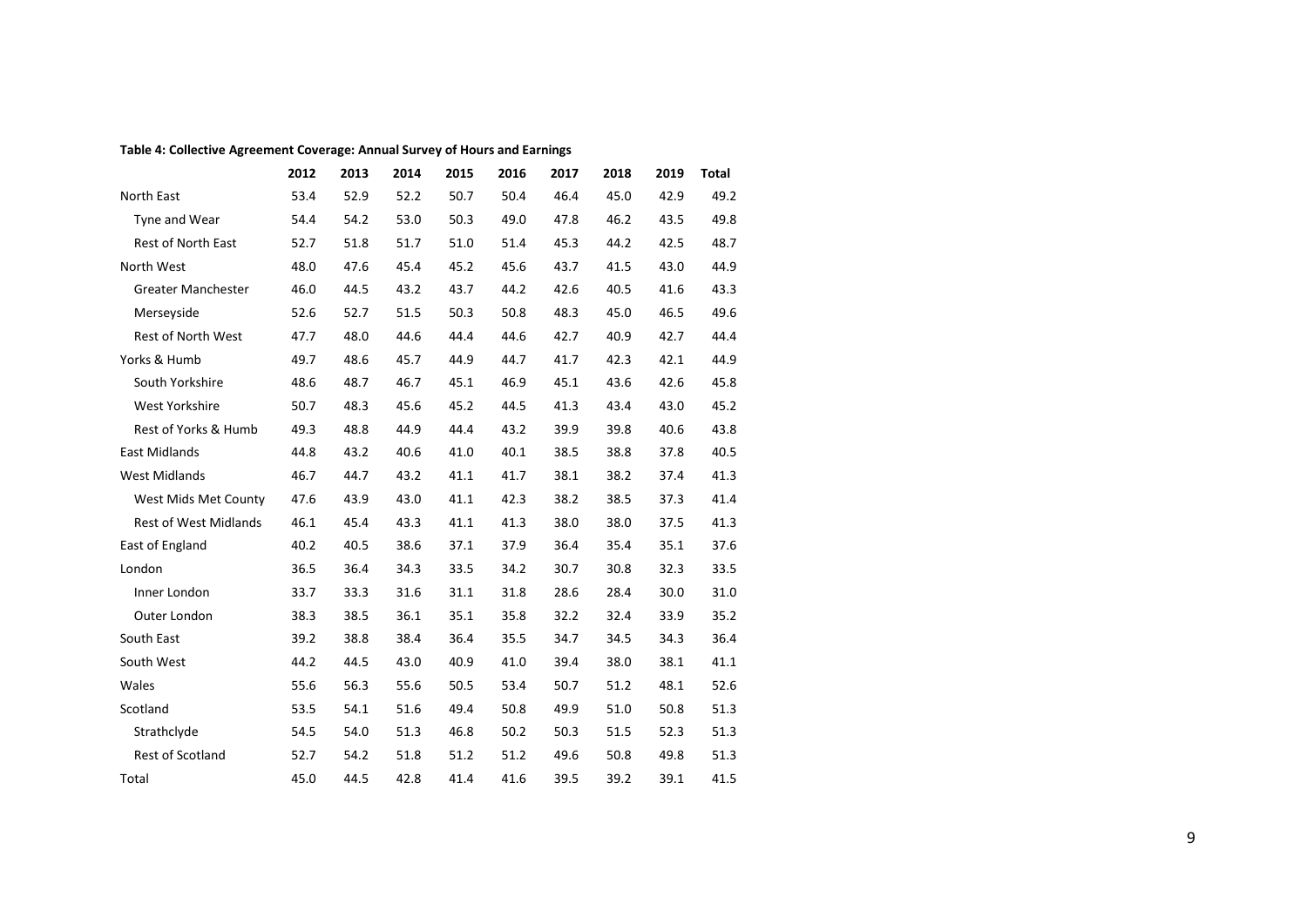### **5. Small Area Estimates of Union Membership**

Table 5 shows estimates of union membership for the Unitary Authority and Local Authority Districts of Great Britain. Full results, including estimates for union presence and union coverage and respective ranks for these measures are presented in Annex 1. Due to the small sample sizes associated with individual areas within any single year, estimates derived from the LFS are based upon the full 20 years-worth of data covering the period 2000-2019. Eight areas are estimated to have rates of union density of over 40% based upon data from the Labour Force Survey. These areas are Copeland (54%), Eilean Siar (47%)<sup>12</sup>, Barrow-in-Furness (45%), Neath Port Talbot (44%), Merthyr Tydfil (43%), West Dunbartonshire (43%), Rhondda Cynon Taff (42%) and Durham (40%). These high rates of union membership reflect both the composition of employment in these areas. For example, the high rates of union membership observed across the Scottish Isles reflect the dominance of employment in the public sector within these more rural areas. Elsewhere, high levels of union density reflect the presence of large unionised workplaces that dominate local labour markets. This is most clearly demonstrated in Copeland, where the Sellafield nuclear processing facility has provided an important source of employment for a highly unionised workforce since the 1950s. The importance of proximity to once highly unionised workplaces that have long since vanished in supporting favourable attitudes to trade unions is demonstrated by the persistence of union membership within ex-mining areas such as Durham and the Rhondda in South Wales.

The ability of join a trade union will be dependent on the availability of a union at the workplace. Table 5 demonstrates that high levels of union membership often coincide with high levels of union presence. However, in areas such as West Dunbartonshire and Blaenau Gwent levels of union presence appear to be relatively low compared to those observed in other highly unionised areas. This suggests that in these areas, workers exhibit a particularly high propensity to join unions where there is something available to join. Finally, rates of collective agreement coverage derived from ASHE are generally higher than those derived from the LFS reflecting the broader definition used within ASHE and the greater awareness among employers of pay setting arrangements. High levels of union coverage reported by respondents to the LFS generally correlate with high levels of collective bargaining coverage reported by employers within ASHE. However, given that the data are derived from different sample surveys and utilise different measures of collective agreement coverage that are open

 $12$  Also known as the Outer Hebrides, it is noted that this estimate is based upon a relatively small number of employees (approximately 150) and should therefore be treated with caution. Otherwise, the sample sizes for individual areas upon which estimates are based are generally over 1000.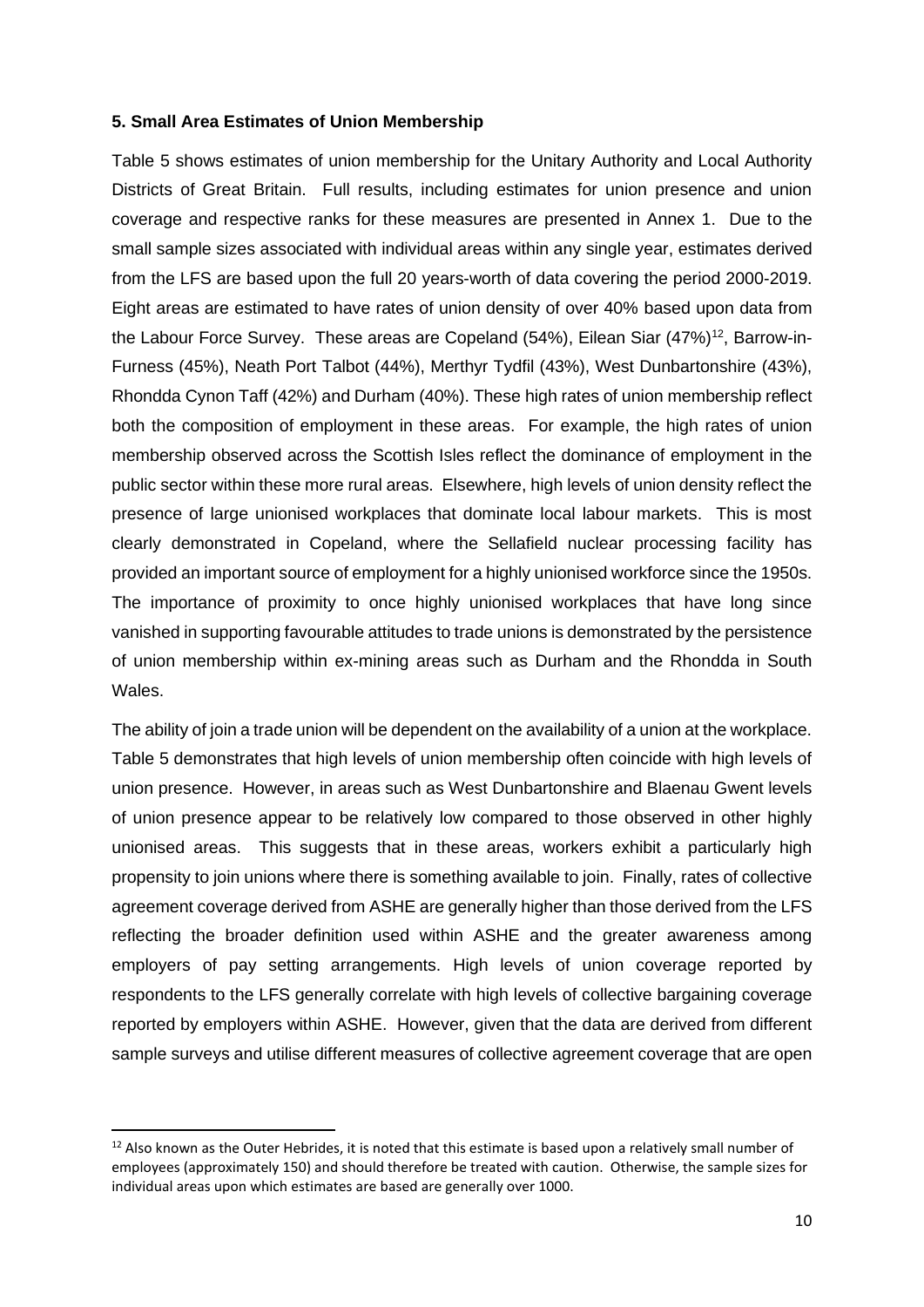to interpretation, differences do emerge in the rank position of some areas when comparing the ASHE and LFS data.

|                                | <b>Union Density</b> |                | Union<br>Presence |                |      | Union<br>Coverage | Agreement<br>Coverage |      |  |
|--------------------------------|----------------------|----------------|-------------------|----------------|------|-------------------|-----------------------|------|--|
|                                | %<br>Rank            |                | %                 | Rank           | %    | Rank              | %                     | Rank |  |
| 16UE: Copeland                 | 54.0                 | $\mathbf{1}$   | 72.8              | $\mathbf{1}$   | 51.0 | $\mathbf{1}$      | 60.3                  | 4    |  |
| 00RJ: Eilean Siar              | 46.7                 | $\overline{2}$ | 72.3              | $\overline{2}$ | 43.3 | $\overline{7}$    | 67.2                  | 1    |  |
| 16UC: Barrow-in-Furness        | 44.8                 | 3              | 67.7              | 6              | 45.5 | 3                 | 37.9                  | 258  |  |
| <b>00NZ: Neath Port Talbot</b> | 43.6                 | 4              | 68.1              | 4              | 44.3 | 5                 | 56.3                  | 14   |  |
| 00PH: Merthyr Tydfil           | 42.6                 | 5              | 66.3              | 9              | 42.4 | 10                | 53.0                  | 32   |  |
| 00QG: West Dunbartonshire      | 42.4                 | 6              | 61.5              | 44             | 45.0 | 4                 | 58.7                  | 6    |  |
| 00PF: Rhondda, Cynon, Taff     | 41.6                 | 7              | 66.6              | 8              | 41.6 | 14                | 54.6                  | 22   |  |
| 20UE: Durham                   | 40.3                 | 8              | 69.1              | 3              | 43.0 | 9                 | 56.1                  | 17   |  |
| 00PB: Bridgend                 | 39.6                 | 9              | 65.0              | 10             | 42.4 | 10                | 48.7                  | 72   |  |
| 16UB: Allerdale                | 39.3                 | 10             | 63.5              | 15             | 38.9 | 39                | 50.0                  | 54   |  |
| 00PL: Blaenau Gwent            | 39.1                 | 11             | 59.3              | 71             | 34.0 | 108               | 54.0                  | 25   |  |
| 20UB: Chester-le-Street        | 38.7                 | 12             | 67.8              | 5              | 40.7 | 19                | 50.2                  | 50   |  |
| 00BY: Liverpool                | 38.3                 | 13             | 61.8              | 36             | 40.4 | 22                | 49.8                  | 57   |  |
| 00QU: Inverclyde               | 38.2                 | 14             | 63.5              | 15             | 41.9 | 13                | 58.6                  | 7    |  |
| 00NA: Isle of Anglesey         | 37.9                 | 15             | 62.4              | 25             | 40.4 | 22                | 58.9                  | 5    |  |
| <b>OORD: Shetland Islands</b>  | 37.8                 | 16             | 63.0              | 21             | 37.8 | 53                | 63.5                  | 2    |  |
| 00RA: Orkney Islands           | 37.7                 | 17             | 67.7              | 6              | 46.5 | $\overline{2}$    | 63.1                  | 3    |  |
| 35UG: Wansbeck                 | 37.6                 | $=18$          | 63.9              | 13             | 40.2 | 26                | 58.6                  | 7    |  |
| 00BX: Knowsley                 | 37.6                 | $=18$          | 64.7              | 11             | 40.5 | 21                | 50.0                  | 54   |  |
| 00QK: East Ayrshire            | $=18$<br>37.6        |                | 60.3              | 54             | 39.0 | 35                | 52.2                  | 38   |  |

# **Table 5: Twenty Highest Areas for Union Membership**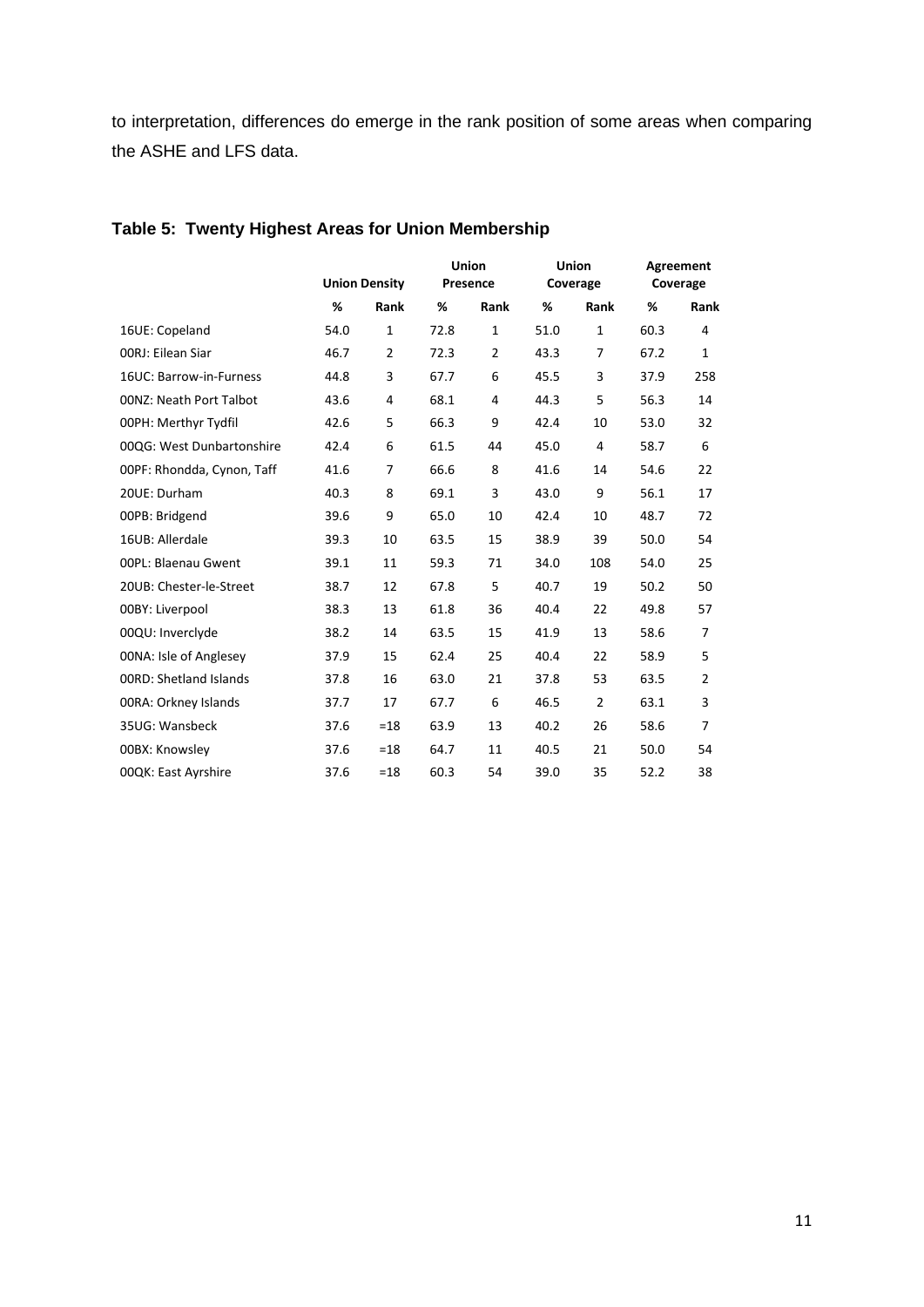# **Annex 1: Small Area Estimates of Union Membership**

|                                   |      | <b>Union</b><br><b>Density</b> | <b>Labour Force Survey</b><br><b>Union</b><br>Presence |      | Union<br>Coverage |      |      | <b>ASHE</b><br>Agreement<br>Coverage |
|-----------------------------------|------|--------------------------------|--------------------------------------------------------|------|-------------------|------|------|--------------------------------------|
| <b>Tyne and Wear</b>              | %    | Rank                           | %                                                      | Rank | %                 | Rank | %    | Rank                                 |
| 00CH: Gateshead                   | 35.2 | 32                             | 60.5                                                   | 51   | 38.7              | 42   | 47.9 | 81                                   |
| 00CJ: Newcastle upon Tyne         | 32.9 | 59                             | 63.1                                                   | 20   | 39.0              | 35   | 46.8 | 95                                   |
| <b>00CK: North Tyneside</b>       | 34.0 | 48                             | 62.3                                                   | 28   | 39.5              | 31   | 50.0 | 54                                   |
| <b>00CL: South Tyneside</b>       | 36.1 | 27                             | 63.2                                                   | 18   | 37.6              | 57   | 52.1 | 40                                   |
| 00CM: Sunderland                  | 34.9 | 38                             | 62.1                                                   | 31   | 36.8              | 67   | 52.7 | 35                                   |
| Total                             | 34.4 |                                | 62.2                                                   |      | 38.3              |      | 49.8 |                                      |
| <b>Rest of North East</b>         |      |                                |                                                        |      |                   |      |      |                                      |
| 00EB: Hartlepool                  | 35.0 | 36                             | 61.6                                                   | 40   | 35.6              | 87   | 50.5 | 47                                   |
| 00EC: Middlesbrough               | 32.7 | 61                             | 59.4                                                   | 68   | 34.9              | 96   | 48.6 | 74                                   |
| <b>OOEE: Redcar and Cleveland</b> | 36.4 | 25                             | 63.5                                                   | 15   | 37.9              | 52   | 47.0 | 92                                   |
| <b>OOEF: Stockton-on-Tees</b>     | 31.9 | 72                             | 61.9                                                   | 35   | 37.5              | 59   | 46.8 | 95                                   |
| <b>00EH: Darlington</b>           | 27.3 | 153                            | 53.3                                                   | 194  | 33.8              | 115  | 43.9 | 145                                  |
| 20UB: Chester-le-Street           | 38.7 | 12                             | 67.8                                                   | 5    | 40.7              | 19   | 50.2 | 50                                   |
| 20UD: Derwentside                 | 29.9 | 102                            | 57.8                                                   | 97   | 30.7              | 180  | 48.8 | 69                                   |
| 20UE: Durham                      | 40.3 | 8                              | 69.1                                                   | 3    | 43.0              | 9    | 56.1 | 17                                   |
| 20UF: Easington                   | 33.8 | 50                             | 59.8                                                   | 60   | 36.5              | 71   | 53.6 | 30                                   |
| 20UG: Sedgefield                  | 33.0 | 58                             | 62.2                                                   | 30   | 36.3              | 74   | 46.9 | 93                                   |
| 20UH: Teesdale                    | 29.2 | 116                            | 55.5                                                   | 146  | 24.7              | 325  | 37.7 | 262                                  |
| 20UJ: Wear Valley                 | 34.6 | 42                             | 59.1                                                   | 79   | 31.8              | 163  | 45.9 | 107                                  |
| 35UB: Alnwick                     | 30.1 | 99                             | 52.5                                                   | 213  | 32.7              | 142  | 49.3 | 62                                   |
| 35UC: Berwick-upon-Tweed          | 21.9 | 285                            | 42.1                                                   | 374  | 22.6              | 359  | 41.2 | 203                                  |
| 35UD: Blyth Valley                | 33.4 | 57                             | 59.8                                                   | 60   | 34.1              | 105  | 50.2 | 50                                   |
| 35UE: Castle Morpeth              | 32.4 | 63                             | 59.3                                                   | 71   | 33.7              | 119  | 46.5 | 101                                  |
| 35UF: Tynedale                    | 31.6 | 80                             | 57.3                                                   | 107  | 34.9              | 96   | 47.4 | 87                                   |
| 35UG: Wansbeck                    | 37.6 | 18                             | 63.9                                                   | 13   | 40.2              | 26   | 58.6 | 7                                    |
| Total                             | 33.3 |                                | 60.6                                                   |      | 35.8              |      | 48.7 |                                      |
| <b>Greater Manchester</b>         |      |                                |                                                        |      |                   |      |      |                                      |
| 00BL: Bolton                      | 31.9 | 72                             | 56.4                                                   | 129  | 36.3              | 74   | 44.0 | 142                                  |
| 00BM: Bury                        | 29.8 | 103                            | 55.0                                                   | 163  | 34.3              | 104  | 48.4 | 76                                   |
| 00BN: Manchester                  | 27.2 | 155                            | 52.6                                                   | 209  | 31.3              | 167  | 43.4 | 150                                  |
| 00BP: Oldham                      | 29.7 | 104                            | 55.4                                                   | 150  | 32.6              | 148  | 44.9 | 120                                  |
| 00BQ: Rochdale                    | 29.7 | 104                            | 56.8                                                   | 122  | 32.5              | 151  | 44.6 | 124                                  |
| 00BR: Salford                     | 28.9 | 120                            | 54.1                                                   | 179  | 33.4              | 123  | 41.5 | 195                                  |
| 00BS: Stockport                   | 29.0 | 117                            | 55.4                                                   | 150  | 33.2              | 128  | 40.9 | 208                                  |
| 00BT: Tameside                    | 29.7 | 104                            | 56.3                                                   | 132  | 32.8              | 140  | 43.1 | 156                                  |
| 00BU: Trafford                    | 26.9 | 158                            | 55.5                                                   | 146  | 32.0              | 158  | 41.4 | 199                                  |
| 00BW: Wigan                       | 35.1 | 34                             | 61.0                                                   | 47   | 36.8              | 67   | 42.8 | 163                                  |
| Total                             | 29.8 |                                | 55.8                                                   |      | 33.5              |      | 43.3 |                                      |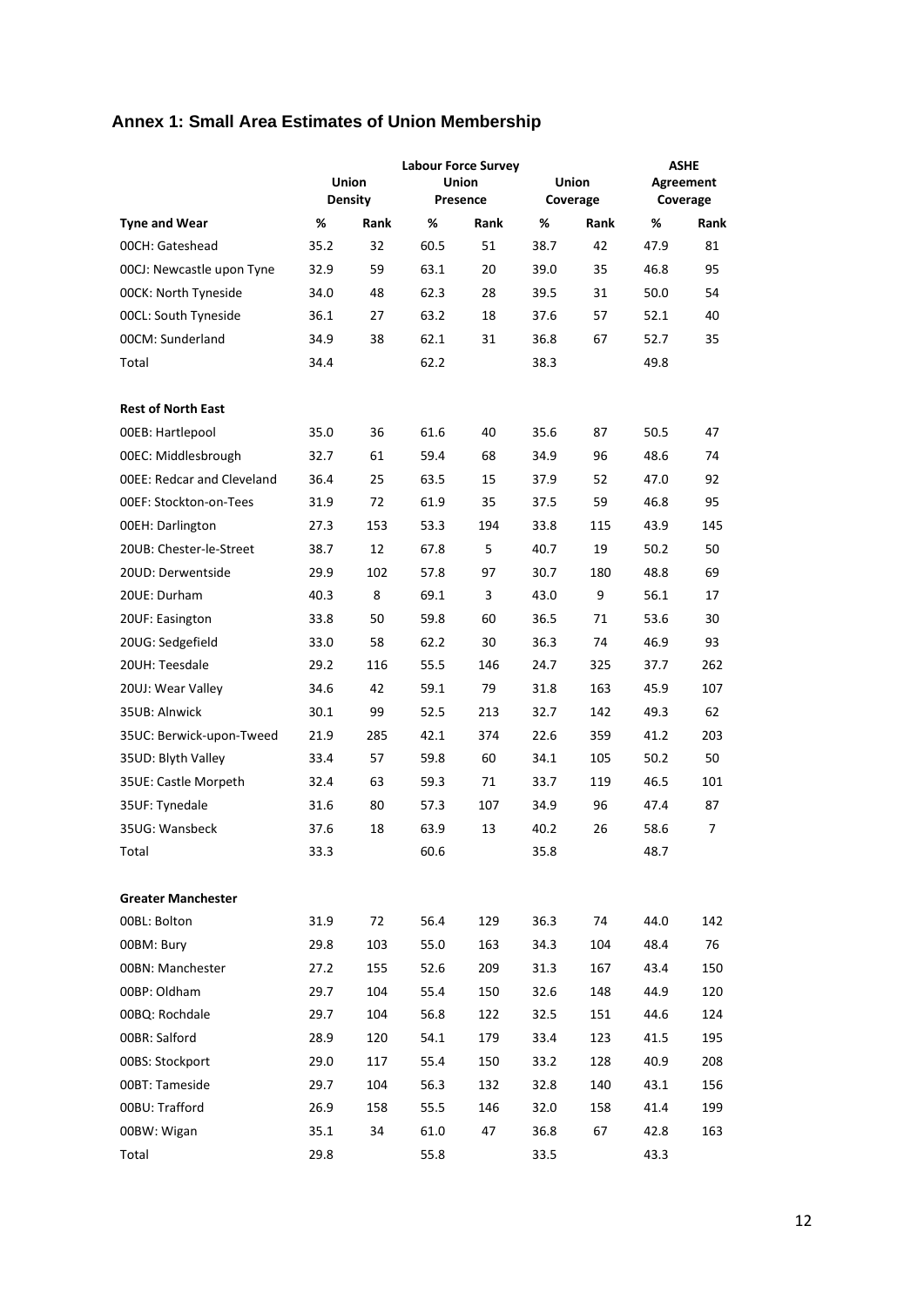| Merseyside                          |              |            |      |     |      |     |      |     |
|-------------------------------------|--------------|------------|------|-----|------|-----|------|-----|
| 00BX: Knowsley                      | 37.6         | 18         | 64.7 | 11  | 40.5 | 21  | 50.0 | 54  |
| 00BY: Liverpool                     | 38.3         | 13         | 61.8 | 36  | 40.4 | 22  | 49.8 | 57  |
| 00BZ: St. Helens                    | 34.1         | 47         | 58.9 | 83  | 36.2 | 77  | 48.9 | 66  |
| 00CA: Sefton                        | 37.0         | 24         | 61.2 | 46  | 39.0 | 35  | 50.2 | 50  |
| 00CB: Wirral                        | 37.5         | 21         | 61.6 | 40  | 41.2 | 15  | 49.0 | 64  |
| Total                               | 37.2         |            | 61.5 |     | 39.7 |     | 49.6 |     |
| <b>Rest of North West</b>           |              |            |      |     |      |     |      |     |
| 00ET: Halton                        | 34.8         | 40         | 60.2 | 56  | 38.0 | 49  | 48.9 | 66  |
| 00EU: Warrington                    | 29.0         | 117        | 56.9 | 116 | 32.8 | 140 | 41.6 | 193 |
| 00EX: Blackburn with<br>Darwen      | 28.0         | 137        | 53.0 | 200 | 34.1 | 105 | 42.2 | 176 |
| 00EY: Blackpool                     | 28.9         | 120        | 55.8 | 143 | 38.2 | 45  | 42.3 | 174 |
| 13UB: Chester                       | 28.2         | 131        | 56.7 | 123 | 33.5 | 121 | 44.0 | 142 |
| 13UC: Congleton                     | 24.6         | 217        | 55.3 | 153 | 30.6 | 181 | 39.1 | 238 |
| 13UD: Crewe and Nantwich            | 30.5         | 94         | 58.1 | 94  | 32.7 | 142 | 46.7 | 99  |
| 13UE: Ellesmere Port &              |              |            | 59.1 | 79  | 37.7 | 56  | 48.2 | 79  |
| Neston<br>13UG: Macclesfield        | 30.0<br>22.9 | 100<br>265 | 53.0 | 200 | 25.7 | 294 | 36.6 | 294 |
|                                     | 25.6         | 193        | 56.0 | 138 | 32.9 | 138 | 41.8 | 187 |
| 13UH: Vale Royal<br>16UB: Allerdale | 39.3         | 10         | 63.5 | 15  | 38.9 | 39  | 50.0 | 54  |
| 16UC: Barrow-in-Furness             | 44.8         | 3          | 67.7 | 6   | 45.5 | 3   | 37.9 | 258 |
| 16UD: Carlisle                      | 32.0         | 70         | 59.0 | 81  | 35.7 | 85  | 49.4 | 60  |
|                                     |              |            |      |     |      | 1   |      | 4   |
| 16UE: Copeland                      | 54.0         | 1          | 72.8 | 1   | 51.0 |     | 60.3 |     |
| 16UF: Eden                          | 24.0         | 229        | 51.6 | 231 | 25.2 | 307 | 32.2 | 375 |
| 16UG: South Lakeland                | 26.5         | 172        | 49.6 | 268 | 29.5 | 207 | 35.1 | 330 |
| 30UD: Burnley                       | 33.6         | 51         | 55.0 | 163 | 34.0 | 108 | 41.9 | 183 |
| 30UE: Chorley                       | 31.5         | 81         | 57.2 | 109 | 33.9 | 112 | 46.0 | 105 |
| 30UF: Fylde                         | 30.5         | 94         | 62.9 | 22  | 37.5 | 59  | 48.9 | 66  |
| 30UG: Hyndburn                      | 28.6         | 125        | 53.1 | 198 | 32.7 | 142 | 45.5 | 111 |
| 30UH: Lancaster                     | 32.6         | 62         | 59.2 | 76  | 35.2 | 91  | 51.5 | 42  |
| 30UJ: Pendle                        | 25.5         | 196        | 47.7 | 298 | 28.6 | 229 | 40.0 | 221 |
| 30UK: Preston                       | 28.5         | 126        | 58.8 | 84  | 36.2 | 77  | 44.8 | 121 |
| 30UL: Ribble Valley                 | 29.5         | 111        | 55.5 | 146 | 32.9 | 138 | 47.7 | 85  |
| 30UM: Rossendale                    | 27.6         | 144        | 56.7 | 123 | 32.6 | 148 | 39.7 | 228 |
| 30UN: South Ribble                  | 31.8         | 75         | 62.5 | 23  | 38.2 | 45  | 50.1 | 53  |
| 30UP: West Lancashire               | 30.7         | 91         | 53.0 | 200 | 35.3 | 89  | 44.2 | 136 |
| 30UQ: Wyre                          | 30.9         | 89         | 59.4 | 68  | 36.5 | 71  | 48.8 | 69  |
| Total                               | 30.3         |            | 57.3 |     | 34.5 |     | 44.4 |     |
| <b>South Yorkshire</b>              |              |            |      |     |      |     |      |     |
| 00CC: Barnsley                      | 34.5         | 43         | 61.6 | 40  | 35.4 | 88  | 47.9 | 81  |
| 00CE: Doncaster                     | 32.1         | 68         | 59.3 | 71  | 33.5 | 121 | 42.0 | 181 |
| OOCF: Rotherham                     | 31.3         | 84         | 59.7 | 63  | 32.3 | 154 | 42.8 | 163 |
| 00CG: Sheffield                     | 32.8         | 60         | 61.6 | 40  | 37.0 | 65  | 48.3 | 78  |
| Total                               | 32.7         |            | 60.7 |     | 35.0 |     | 45.8 |     |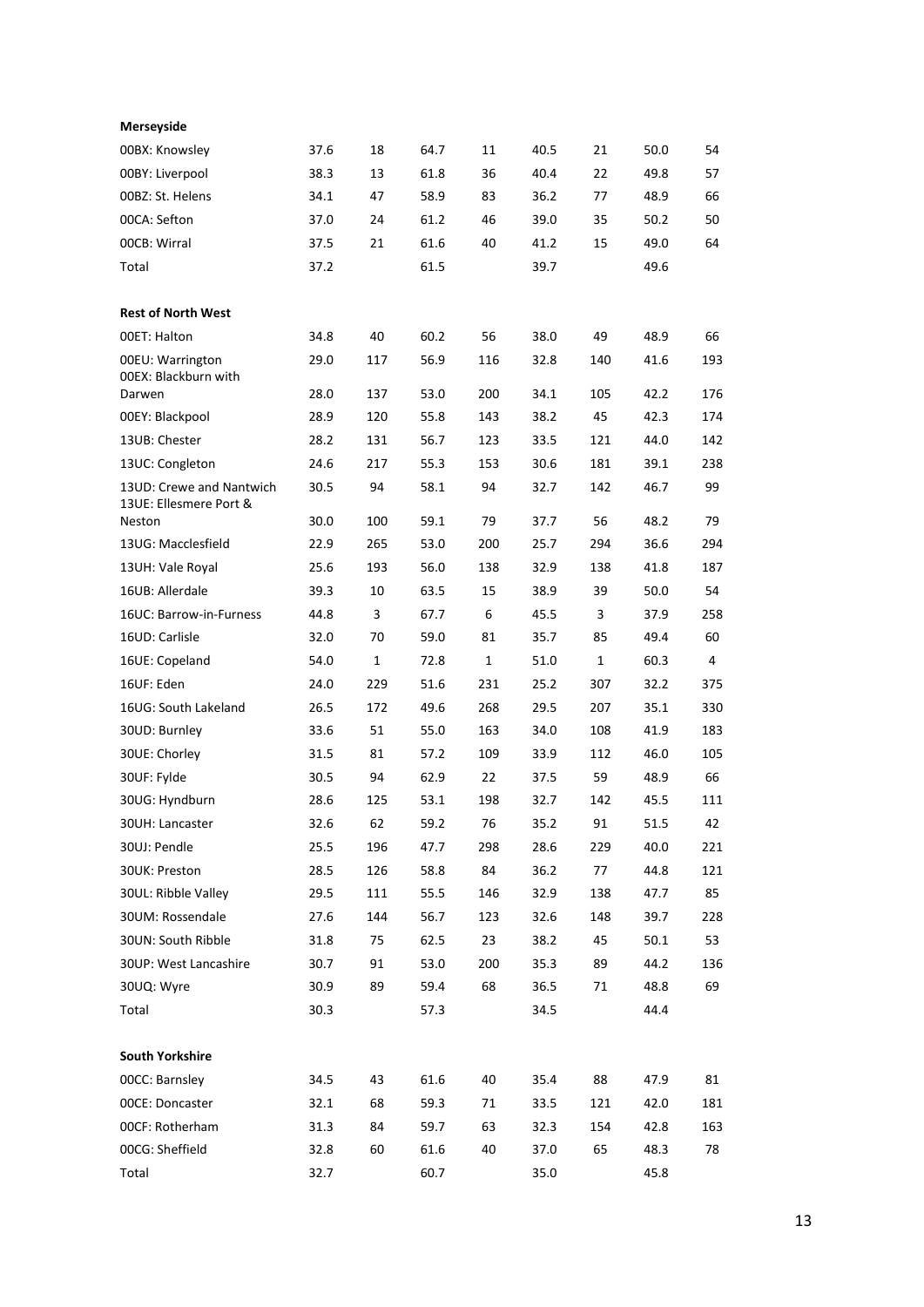| <b>West Yorkshire</b>                                                                                                                                                                                                                                                                                                          |                                                                                      |                                                                          |                                                                                      |                                                                         |                                                                                      |                                                                           |                                                                                      |                                                                         |
|--------------------------------------------------------------------------------------------------------------------------------------------------------------------------------------------------------------------------------------------------------------------------------------------------------------------------------|--------------------------------------------------------------------------------------|--------------------------------------------------------------------------|--------------------------------------------------------------------------------------|-------------------------------------------------------------------------|--------------------------------------------------------------------------------------|---------------------------------------------------------------------------|--------------------------------------------------------------------------------------|-------------------------------------------------------------------------|
| 00CX: Bradford                                                                                                                                                                                                                                                                                                                 | 26.9                                                                                 | 158                                                                      | 55.5                                                                                 | 146                                                                     | 33.2                                                                                 | 128                                                                       | 44.4                                                                                 | 128                                                                     |
| 00CY: Calderdale                                                                                                                                                                                                                                                                                                               | 28.3                                                                                 | 129                                                                      | 55.9                                                                                 | 140                                                                     | 34.8                                                                                 | 99                                                                        | 46.9                                                                                 | 93                                                                      |
| 00CZ: Kirklees                                                                                                                                                                                                                                                                                                                 | 28.7                                                                                 | 124                                                                      | 56.2                                                                                 | 135                                                                     | 33.2                                                                                 | 128                                                                       | 45.0                                                                                 | 118                                                                     |
| 00DA: Leeds                                                                                                                                                                                                                                                                                                                    | 27.5                                                                                 | 148                                                                      | 55.8                                                                                 | 143                                                                     | 33.1                                                                                 | 136                                                                       | 44.7                                                                                 | 122                                                                     |
| 00DB: Wakefield                                                                                                                                                                                                                                                                                                                | 31.1                                                                                 | 86                                                                       | 62.0                                                                                 | 33                                                                      | 36.0                                                                                 | 82                                                                        | 46.5                                                                                 | 101                                                                     |
| Total                                                                                                                                                                                                                                                                                                                          | 28.3                                                                                 |                                                                          | 56.8                                                                                 |                                                                         | 33.7                                                                                 |                                                                           | 45.2                                                                                 |                                                                         |
| <b>Rest of Yorkshire &amp; Humberside</b><br>00FA: Kingston upon Hull,<br>City of<br>OOFB: East Riding of<br>Yorkshire<br><b>OOFC: North East</b><br>Lincolnshire<br>00FD: North Lincolnshire<br>00FF: York<br>36UB: Craven<br>36UC: Hambleton<br>36UD: Harrogate<br>36UE: Richmondshire<br>36UF: Ryedale<br>36UG: Scarborough | 26.3<br>28.5<br>28.4<br>30.6<br>25.6<br>23.1<br>25.2<br>22.0<br>22.2<br>19.9<br>26.8 | 177<br>126<br>128<br>93<br>193<br>254<br>203<br>280<br>279<br>339<br>162 | 55.3<br>57.5<br>60.6<br>58.0<br>55.2<br>50.1<br>53.3<br>46.7<br>41.2<br>46.8<br>53.5 | 153<br>102<br>50<br>96<br>157<br>261<br>194<br>313<br>381<br>309<br>191 | 32.0<br>33.2<br>30.3<br>32.7<br>32.2<br>29.6<br>30.1<br>26.6<br>24.4<br>25.4<br>32.5 | 158<br>128<br>192<br>142<br>155<br>202<br>195<br>275<br>330<br>302<br>151 | 48.4<br>44.6<br>44.3<br>45.2<br>46.0<br>36.3<br>39.7<br>36.1<br>44.2<br>31.3<br>46.8 | 76<br>124<br>131<br>115<br>105<br>306<br>228<br>312<br>136<br>383<br>95 |
| 36UH: Selby                                                                                                                                                                                                                                                                                                                    | 27.3                                                                                 | 153                                                                      | 57.4                                                                                 | 104                                                                     | 31.1                                                                                 | 170                                                                       | 43.2                                                                                 | 153                                                                     |
| Total                                                                                                                                                                                                                                                                                                                          | 26.5                                                                                 |                                                                          | 54.8                                                                                 |                                                                         | 31.0                                                                                 |                                                                           | 43.8                                                                                 |                                                                         |
|                                                                                                                                                                                                                                                                                                                                |                                                                                      |                                                                          |                                                                                      |                                                                         |                                                                                      |                                                                           |                                                                                      |                                                                         |
| <b>East Midlands</b>                                                                                                                                                                                                                                                                                                           |                                                                                      |                                                                          |                                                                                      |                                                                         |                                                                                      |                                                                           |                                                                                      |                                                                         |
| 00FK: Derby                                                                                                                                                                                                                                                                                                                    | 32.3                                                                                 | 64                                                                       | 61.7                                                                                 | 37                                                                      | 39.6                                                                                 | 29                                                                        | 45.2                                                                                 | 115                                                                     |
| 00FN: Leicester                                                                                                                                                                                                                                                                                                                | 22.5                                                                                 | 273                                                                      | 50.3                                                                                 | 257                                                                     | 29.0                                                                                 | 221                                                                       | 44.6                                                                                 | 124                                                                     |
| 00FP: Rutland                                                                                                                                                                                                                                                                                                                  | 20.3                                                                                 | 326                                                                      | 52.1                                                                                 | 220                                                                     | 25.4                                                                                 | 302                                                                       | 32.2                                                                                 | 375                                                                     |
| 00FY: Nottingham                                                                                                                                                                                                                                                                                                               | 26.2                                                                                 | 180                                                                      | 56.1                                                                                 | 136                                                                     | 33.8                                                                                 | 115                                                                       | 47.2                                                                                 | 90                                                                      |
| 17UB: Amber Valley                                                                                                                                                                                                                                                                                                             | 27.5                                                                                 | 148                                                                      | 56.4                                                                                 | 129                                                                     | 33.8                                                                                 | 115                                                                       | 37.0                                                                                 | 283                                                                     |
| 17UC: Bolsover                                                                                                                                                                                                                                                                                                                 | 30.7                                                                                 | 91                                                                       | 57.4                                                                                 | 104                                                                     | 29.0                                                                                 | 221                                                                       | 38.9                                                                                 | 241                                                                     |
| 17UD: Chesterfield                                                                                                                                                                                                                                                                                                             | 32.3                                                                                 | 64                                                                       | 60.5                                                                                 | 51                                                                      | 37.6                                                                                 | 57                                                                        | 35.1                                                                                 | 330                                                                     |
| 17UF: Derbyshire Dales                                                                                                                                                                                                                                                                                                         | 24.1                                                                                 | 226                                                                      | 53.4                                                                                 | 192                                                                     | 29.6                                                                                 | 202                                                                       | 33.2                                                                                 | 359                                                                     |
| 17UG: Erewash                                                                                                                                                                                                                                                                                                                  | 28.9                                                                                 | 120                                                                      | 58.2                                                                                 | 90                                                                      | 34.4                                                                                 | 102                                                                       | 41.5                                                                                 | 195                                                                     |
| 17UH: High Peak                                                                                                                                                                                                                                                                                                                | 27.8                                                                                 | 140                                                                      | 56.1                                                                                 | 136                                                                     | 32.7                                                                                 | 142                                                                       | 37.5                                                                                 | 268                                                                     |
| 17UJ: North East Derbyshire                                                                                                                                                                                                                                                                                                    | 29.3                                                                                 | 113                                                                      | 56.9                                                                                 | 116                                                                     | 33.4                                                                                 | 123                                                                       | 41.1                                                                                 | 206                                                                     |
| 17UK: South Derbyshire                                                                                                                                                                                                                                                                                                         | 30.3                                                                                 | 97                                                                       | 57.5                                                                                 | 102                                                                     | 31.2                                                                                 | 168                                                                       | 40.7                                                                                 | 211                                                                     |
| 31UB: Blaby                                                                                                                                                                                                                                                                                                                    | 28.2                                                                                 | 131                                                                      | 56.9                                                                                 | 116                                                                     | 33.1                                                                                 | 136                                                                       | 40.4                                                                                 | 216                                                                     |
| 31UC: Charnwood                                                                                                                                                                                                                                                                                                                | 22.5                                                                                 | 273                                                                      | 53.9                                                                                 | 182                                                                     | 29.1                                                                                 | 217                                                                       | 38.9                                                                                 | 241                                                                     |
| 31UD: Harborough<br>31UE: Hinckley and                                                                                                                                                                                                                                                                                         | 21.0                                                                                 | 308                                                                      | 46.5                                                                                 | 316                                                                     | 25.0                                                                                 | 315                                                                       | 36.4                                                                                 | 303                                                                     |
| Bosworth                                                                                                                                                                                                                                                                                                                       | 24.1                                                                                 | 226                                                                      | 52.2                                                                                 | 218                                                                     | 30.4                                                                                 | 189                                                                       | 39.6                                                                                 | 231                                                                     |
| 31UG: Melton<br>31UH: North West<br>Leicestershire                                                                                                                                                                                                                                                                             | 20.6<br>25.1                                                                         | 320<br>205                                                               | 48.0<br>52.6                                                                         | 294<br>209                                                              | 25.2<br>27.5                                                                         | 307<br>254                                                                | 42.2<br>41.9                                                                         | 176<br>183                                                              |
| 31UJ: Oadby and Wigston                                                                                                                                                                                                                                                                                                        | 26.7                                                                                 | 166                                                                      | 57.1                                                                                 | 114                                                                     | 30.8                                                                                 | 178                                                                       | 37.9                                                                                 | 258                                                                     |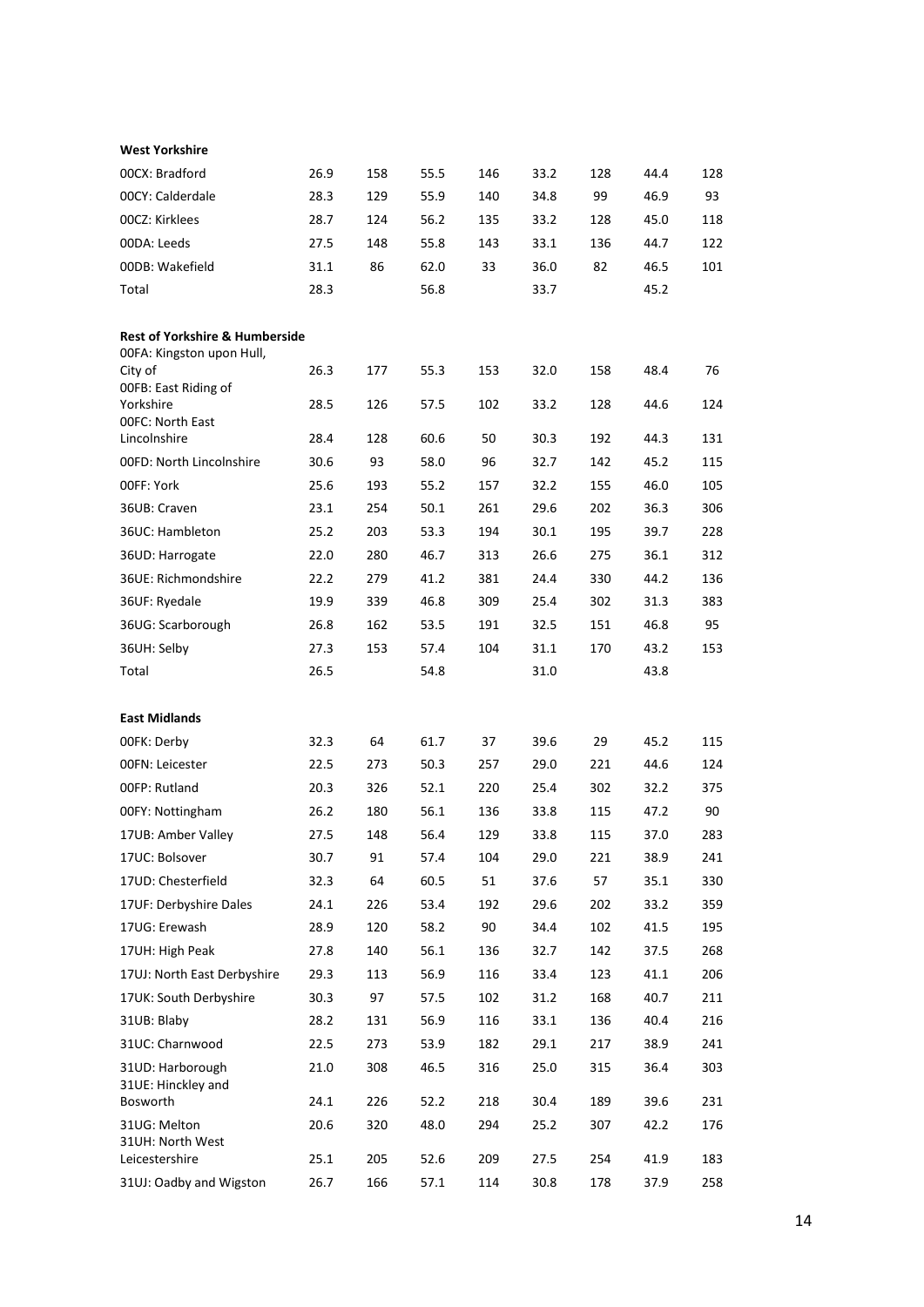| 32UB: Boston                                                | 23.2         | 252        | 47.4         | 304        | 26.7         | 271        | 42.5         | 170        |
|-------------------------------------------------------------|--------------|------------|--------------|------------|--------------|------------|--------------|------------|
| 32UC: East Lindsey                                          | 23.0         | 257        | 47.6         | 300        | 23.9         | 335        | 37.0         | 283        |
| 32UD: Lincoln                                               | 24.3         | 222        | 54.7         | 169        | 33.9         | 112        | 45.3         | 114        |
| 32UE: North Kesteven                                        | 23.3         | 247        | 53.9         | 182        | 30.8         | 178        | 41.8         | 187        |
| 32UF: South Holland                                         | 17.3         | 378        | 39.6         | 394        | 21.8         | 370        | 34.6         | 341        |
| 32UG: South Kesteven                                        | 22.6         | 271        | 51.3         | 236        | 25.7         | 294        | 36.6         | 294        |
| 32UH: West Lindsey                                          | 27.6         | 144        | 55.7         | 145        | 31.0         | 174        | 42.2         | 176        |
| 34UB: Corby                                                 | 25.9         | 185        | 57.2         | 109        | 26.1         | 283        | 32.7         | 366        |
| 34UC: Daventry<br>34UD: East<br>Northamptonshire            | 20.5<br>19.3 | 322<br>350 | 46.2<br>46.7 | 323<br>313 | 25.7<br>22.8 | 294<br>355 | 37.0<br>37.5 | 283<br>268 |
| 34UE: Kettering                                             | 25.0         | 209        | 52.0         | 222        | 30.1         | 195        | 37.4         | 273        |
| 34UF: Northampton                                           | 22.7         | 268        | 49.7         | 266        | 29.5         | 207        | 38.4         | 248        |
| 34UG: South<br>Northamptonshire                             | 18.9         | 355        | 44.9         | 340        | 21.6         | 373        | 33.0         | 362        |
| 34UH: Wellingborough                                        | 18.2         | 369        | 43.8         | 354        | 22.6         | 359        | 37.6         | 265        |
| 37UB: Ashfield                                              | 25.9         | 185        | 51.2         | 240        | 30.5         | 185        | 40.9         | 208        |
| 37UC: Bassetlaw                                             | 30.5         | 94         | 54.8         | 167        | 32.1         | 156        | 45.9         | 107        |
| 37UD: Broxtowe                                              | 25.9         | 185        | 58.2         | 90         | 34.0         | 108        | 44.3         | 131        |
| 37UE: Gedling                                               | 31.8         | 75         | 59.5         | 65         | 35.0         | 95         | 44.3         | 131        |
| 37UF: Mansfield<br>37UG: Newark and                         | 27.8         | 140        | 53.9         | 182        | 30.5         | 185        | 43.5         | 149        |
| Sherwood                                                    | 24.6         | 217        | 52.9         | 205        | 28.1         | 245        | 42.5         | 170        |
| 37UJ: Rushcliffe                                            | 24.3         | 222        | 57.2         | 109        | 31.6         | 165        | 42.6         | 167        |
| Total                                                       | 25.4         |            | 53.5         |            | 30.4         |            | 40.5         |            |
| <b>West Midlands Metropolitan County</b>                    |              |            |              |            |              |            |              |            |
| 00CN: Birmingham                                            | 29.7         | 104        | 55.3         | 153        | 33.8         | 115        | 39.2         | 237        |
|                                                             |              |            |              |            |              |            | 45.0         | 118        |
| 00CQ: Coventry                                              | 26.6         | 168        | 58.7         | 86         | 39.0         | 35         |              |            |
| 00CR: Dudley                                                | 24.8         | 213        | 47.3         | 305        | 28.4         | 236        | 40.5         | 215        |
| 00CS: Sandwell                                              | 24.5         | 219        | 45.7         | 331        | 25.9         | 289        | 43.9         | 145        |
| 00CT: Solihull                                              | 26.8         | 162        | 56.9         | 116        | 32.5         | 151        | 39.4         | 233        |
| 00CU: Walsall                                               | 27.4         | 151        | 49.0         | 277        | 28.2         | 244        | 44.5         | 127        |
| 00CW: Wolverhampton                                         | 28.3         | 129        | 49.2         | 274        | 30.9         | 176        | 41.4         | 199        |
| Total                                                       | 27.5         |            | 52.6         |            | 31.9         |            | 41.4         |            |
| <b>Rest of West Midlands</b><br>00GA: Herefordshire, County |              |            |              |            |              |            |              |            |
| οf                                                          | 22.0         | 280        | 44.9         | 340        | 25.0         | 315        | 38.3         | 251        |
| 00GF: Telford and Wrekin                                    | 24.4         | 220        | 52.9         | 205        | 28.7         | 227        | 43.2         | 153        |
| 00GL: Stoke-on-Trent                                        | 31.9         | 72         | 55.1         | 159        | 31.9         | 160        | 45.8         | 110        |
| 39UB: Bridgnorth                                            | 23.0         | 257        | 49.5         | 269        | 26.1         | 283        | 36.2         | 310        |
| 39UC: North Shropshire                                      | 21.3         | 301        | 47.9         | 297        | 25.4         | 302        | 48.2         | 79         |
| 39UD: Oswestry<br>39UE: Shrewsbury and                      | 27.6         | 144        | 55.4         | 150        | 31.1         | 170        | 42.9         | 161        |
| Atcham                                                      | 29.3         | 113        | 57.6         | 99         | 36.6         | 70         | 44.2         | 136        |
| 39UF: South Shropshire                                      | 18.6         | 359        | 41.9         | 377        | 21.5         | 375        | 42.1         | 179        |
| 41UB: Cannock Chase<br>41UC: East Staffordshire             | 26.8<br>25.0 | 162<br>209 | 49.8<br>54.9 | 265<br>165 | 31.7<br>29.0 | 164<br>221 | 41.7<br>38.3 | 192<br>251 |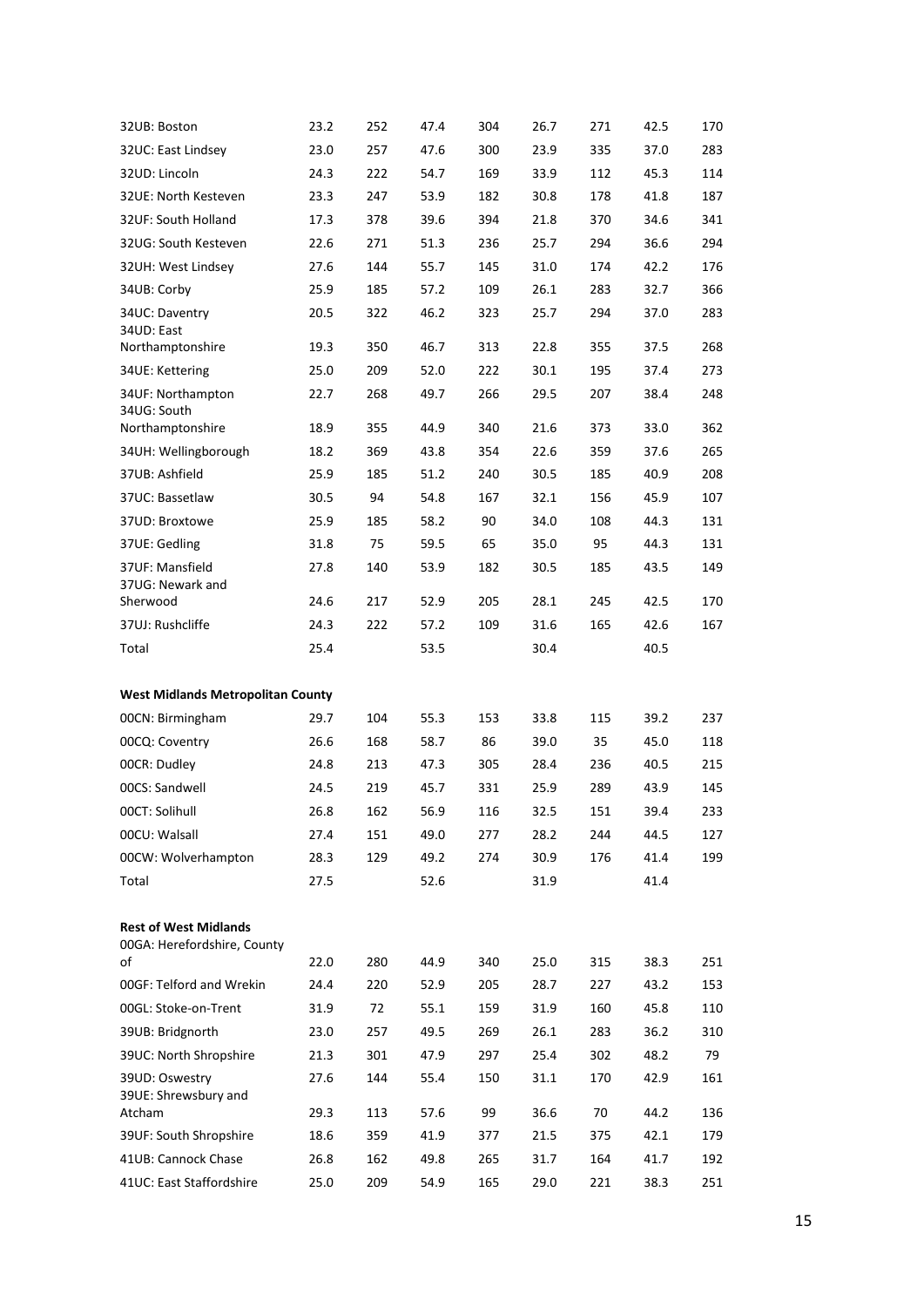| 41UD: Lichfield<br>41UE: Newcastle-under-<br>Lyme | 25.1<br>31.5 | 205<br>81 | 49.5<br>60.0 | 269<br>57 | 27.9<br>36.1 | 247<br>81 | 39.6<br>46.8 | 231<br>95 |
|---------------------------------------------------|--------------|-----------|--------------|-----------|--------------|-----------|--------------|-----------|
| 41UF: South Staffordshire                         | 26.8         | 162       | 57.6         | 99        | 33.2         | 128       | 43.0         | 159       |
| 41UG: Stafford<br>41UH: Staffordshire             | 34.7         | 41        | 62.4         | 25        | 37.5         | 59        | 47.5         | 86        |
| Moorlands                                         | 31.7         | 79        | 58.4         | 89        | 33.2         | 128       | 43.1         | 156       |
| 41UK: Tamworth                                    | 26.6         | 168       | 48.4         | 284       | 26.7         | 271       | 35.6         | 318       |
| 44UB: North Warwickshire                          | 28.8         | 123       | 55.9         | 140       | 34.4         | 102       | 39.0         | 239       |
| 44UC: Nuneaton and<br>Bedworth                    | 26.6         | 168       | 56.6         | 126       | 34.0         | 108       | 42.8         | 163       |
| 44UD: Rugby                                       | 21.6         | 293       | 50.3         | 257       | 30.2         | 193       | 42.3         | 174       |
| 44UE: Stratford-on-Avon                           | 19.5         | 346       | 45.2         | 336       | 27.6         | 252       | 35.4         | 322       |
| 44UF: Warwick                                     | 20.0         | 335       | 50.9         | 247       | 30.5         | 185       | 43.2         | 153       |
| 47UB: Bromsgrove                                  | 25.4         | 199       | 50.5         | 253       | 27.5         | 254       | 40.0         | 221       |
| 47UC: Malvern Hills                               | 20.5         | 322       | 44.7         | 343       | 23.6         | 341       | 38.8         | 243       |
| 47UD: Redditch                                    | 21.5         | 295       | 46.2         | 323       | 27.5         | 254       | 30.8         | 391       |
| 47UE: Worcester                                   | 25.9         | 185       | 53.6         | 190       | 33.3         | 126       | 41.2         | 203       |
| 47UF: Wychavon                                    | 18.1         | 371       | 40.0         | 389       | 22.1         | 366       | 36.6         | 294       |
| 47UG: Wyre Forest                                 | 21.8         | 287       | 44.4         | 347       | 26.1         | 283       | 37.5         | 268       |
| Total                                             | 25.5         |           | 52.0         |           | 30.1         |           | 41.3         |           |
| <b>East of England</b>                            |              |           |              |           |              |           |              |           |
| 00JA: Peterborough                                | 23.0         | 257       | 52.6         | 209       | 28.4         | 236       | 35.3         | 327       |
| 00KA: Luton                                       | 23.4         | 244       | 48.3         | 287       | 28.1         | 245       | 41.5         | 195       |
| OOKF: Southend-on-Sea                             | 24.1         | 226       | 52.0         | 222       | 29.1         | 217       | 35.5         | 319       |
| <b>00KG: Thurrock</b>                             | 26.3         | 177       | 50.3         | 257       | 28.5         | 233       | 36.0         | 313       |
| 09UC: Mid Bedfordshire                            | 20.2         | 330       | 48.0         | 294       | 25.9         | 289       | 34.5         | 345       |
| 09UD: Bedford                                     | 25.1         | 205       | 53.2         | 196       | 31.1         | 170       | 39.8         | 226       |
| 09UE: South Bedfordshire                          | 21.7         | 291       | 46.8         | 309       | 27.9         | 247       | 36.8         | 289       |
| 12UB: Cambridge                                   | 21.2         | 302       | 51.8         | 226       | 26.3         | 277       | 45.4         | 112       |
| 12UC: East Cambridgeshire                         | 16.2         | 391       | 41.0         | 383       | 21.7         | 371       | 34.1         | 349       |
| 12UD: Fenland                                     | 23.0         | 257       | 46.7         | 313       | 26.1         | 283       | 35.8         | 315       |
| 12UE: Huntingdonshire                             | 20.8         | 312       | 49.1         | 275       | 26.7         | 271       | 36.8         | 289       |
| 12UG: South Cambridgeshire                        | 18.9         | 355       | 51.0         | 244       | 25.8         | 292       | 36.6         | 294       |
| 22UB: Basildon                                    | 22.3         | 276       | 43.8         | 354       | 24.9         | 320       | 35.0         | 332       |
| 22UC: Braintree                                   | 16.7         | 385       | 38.6         | 398       | 19.8         | 392       | 34.9         | 338       |
| 22UD: Brentwood                                   | 18.6         | 359       | 42.0         | 375       | 22.0         | 367       | 33.0         | 362       |
| 22UE: Castle Point                                | 26.4         | 176       | 49.1         | 275       | 27.9         | 247       | 38.0         | 254       |
| 22UF: Chelmsford                                  | 20.3         | 326       | 46.0         | 326       | 25.9         | 289       | 36.5         | 301       |
| 22UG: Colchester                                  | 23.3         | 247       | 47.6         | 300       | 29.3         | 213       | 43.0         | 159       |
| 22UH: Epping Forest                               | 21.8         | 287       | 44.3         | 348       | 23.4         | 349       | 31.6         | 379       |
| 22UJ: Harlow                                      | 27.5         | 148       | 51.4         | 235       | 29.6         | 202       | 37.9         | 258       |
| 22UK: Maldon                                      | 22.9         | 265       | 48.9         | 279       | 27.1         | 263       | 37.1         | 280       |
| 22UL: Rochford                                    | 25.2         | 203       | 51.2         | 240       | 29.6         | 202       | 39.3         | 235       |
| 22UN: Tendring                                    | 23.1         | 254       | 47.0         | 308       | 26.2         | 279       | 41.9         | 183       |
| 22UQ: Uttlesford                                  | 17.0         | 381       | 42.2         | 373       | 20.6         | 381       | 29.5         | 399       |
| 26UB: Broxbourne                                  | 22.6         | 271       | 48.1         | 292       | 28.6         | 229       | 33.6         | 352       |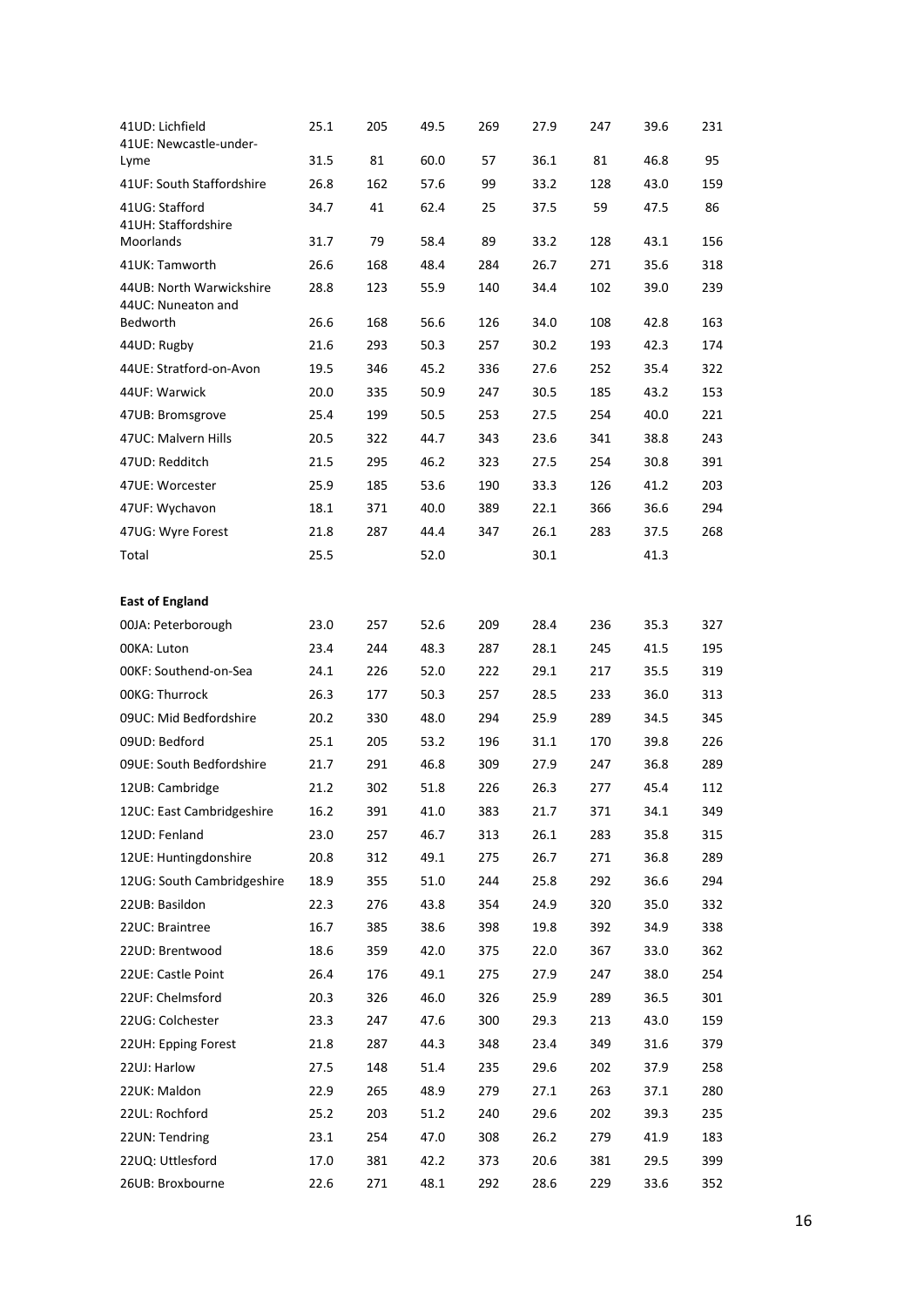| 26UC: Dacorum                                      | 18.3         | 366        | 42.4         | 371        | 20.3         | 387        | 35.9         | 314        |
|----------------------------------------------------|--------------|------------|--------------|------------|--------------|------------|--------------|------------|
| 26UD: East Hertfordshire                           | 18.6         | 359        | 48.3         | 287        | 23.9         | 335        | 32.3         | 374        |
| 26UE: Hertsmere                                    | 18.3         | 366        | 43.5         | 358        | 20.3         | 387        | 31.4         | 381        |
| 26UF: North Hertfordshire                          | 19.6         | 345        | 49.4         | 272        | 26.0         | 287        | 39.0         | 239        |
| 26UG: St Albans                                    | 20.3         | 326        | 48.1         | 292        | 23.6         | 341        | 37.1         | 280        |
| 26UH: Stevenage                                    | 23.0         | 257        | 51.3         | 236        | 25.0         | 315        | 38.4         | 248        |
| 26UJ: Three Rivers                                 | 20.9         | 310        | 45.8         | 330        | 22.8         | 355        | 34.1         | 349        |
| 26UK: Watford                                      | 23.5         | 240        | 49.4         | 272        | 27.1         | 263        | 35.4         | 322        |
| 26UL: Welwyn Hatfield                              | 21.5         | 295        | 46.8         | 309        | 25.0         | 315        | 40.7         | 211        |
| 33UB: Breckland                                    | 19.1         | 352        | 45.7         | 331        | 23.5         | 344        | 37.3         | 276        |
| 33UC: Broadland                                    | 26.6         | 168        | 56.9         | 116        | 33.7         | 119        | 38.8         | 243        |
| 33UD: Great Yarmouth<br>33UE: King's Lynn and West | 22.7         | 268        | 47.6         | 300        | 27.2         | 260        | 38.1         | 253        |
| Norfolk                                            | 19.8         | 342        | 45.9         | 327        | 25.2         | 307        | 45.4         | 112        |
| 33UF: North Norfolk                                | 20.7         | 314        | 44.3         | 348        | 22.7         | 357        | 36.3         | 306        |
| 33UG: Norwich                                      | 27.9         | 138        | 56.5         | 128        | 33.2         | 128        | 42.6         | 167        |
| 33UH: South Norfolk                                | 23.0         | 257        | 53.0         | 200        | 29.0         | 221        | 41.5         | 195        |
| 42UB: Babergh                                      | 20.7         | 314        | 44.6         | 345        | 24.8         | 324        | 35.3         | 327        |
| 42UC: Forest Heath                                 | 13.3         | 404        | 32.8         | 403        | 16.3         | 402        | 35.4         | 322        |
| 42UD: Ipswich                                      | 23.2         | 252        | 51.0         | 244        | 25.7         | 294        | 42.9         | 161        |
| 42UE: Mid Suffolk                                  | 21.0         | 308        | 43.6         | 357        | 21.9         | 369        | 36.3         | 306        |
| 42UF: St Edmundsbury                               | 22.0         | 280        | 48.7         | 280        | 26.0         | 287        | 36.4         | 303        |
| 42UG: Suffolk Coastal                              | 24.0         | 229        | 50.4         | 255        | 29.0         | 221        | 40.1         | 219        |
| 42UH: Waveney                                      | 23.5         | 240        | 51.3         | 236        | 29.3         | 213        | 42.0         | 181        |
| Total                                              | 21.8         |            | 48.0         |            | 26.1         |            | 37.6         |            |
| <b>Inner London</b>                                |              |            |              |            |              |            |              |            |
| 00AA: City of London                               | n.a.         | n.a.       | n.a.         | n.a.       | n.a.         | n.a.       |              |            |
| 00AG: Camden                                       | 18.1         | 371        | 42.6         | 369        | 22.2         | 365        | 31.4         | 381        |
| 00AM: Hackney<br>00AN: Hammersmith and<br>Fulham   | 22.7<br>14.7 | 268<br>402 | 45.2<br>35.1 | 336<br>402 | 23.5<br>16.2 | 344<br>403 | 32.0<br>28.4 | 377<br>402 |
| 00AP: Haringey                                     | 22.3         | 276        | 45.0         | 339        | 26.2         | 279        | 31.6         | 379        |
| 00AU: Islington                                    | 18.4         | 363        | 40.5         | 386        | 21.7         | 371        | 29.0         | 401        |
| 00AW: Kensington and<br>Chelsea                    | 9.8          | 406        | 29.8         | 406        | 13.2         | 406        | 23.5         | 406        |
| 00AY: Lambeth                                      | 20.9         | 310        | 43.3         | 360        | 23.1         | 354        | 30.7         | 393        |
| 00AZ: Lewisham                                     | 23.6         | 236        | 53.7         | 188        | 28.3         | 241        | 37.7         | 262        |
| 00BB: Newham                                       | 18.6         | 359        | 38.4         | 399        | 19.9         | 390        | 35.0         | 332        |
| 00BE: Southwark                                    | 21.7         | 291        | 45.2         | 336        | 23.9         | 335        | 33.6         | 352        |
| <b>00BG: Tower Hamlets</b>                         | 15.0         | 400        | 32.7         | 404        | 16.8         | 401        | 29.3         | 400        |
| 00BJ: Wandsworth                                   | 15.4         | 398        | 39.7         | 391        | 18.5         | 398        | 28.0         | 404        |
| 00BK: Westminster                                  | 11.2         | 405        | 31.4         | 405        | 15.5         | 405        | 25.2         | 405        |
| Total                                              | 18.4         |            | 41.0         |            | 21.2         |            | 31.0         |            |
| <b>Outer London</b>                                |              |            |              |            |              |            |              |            |
| 00AB: Barking and<br>Dagenham                      | 27.8         | 140        | 49.9         | 262        | 27.7         | 251        | 40.7         | 211        |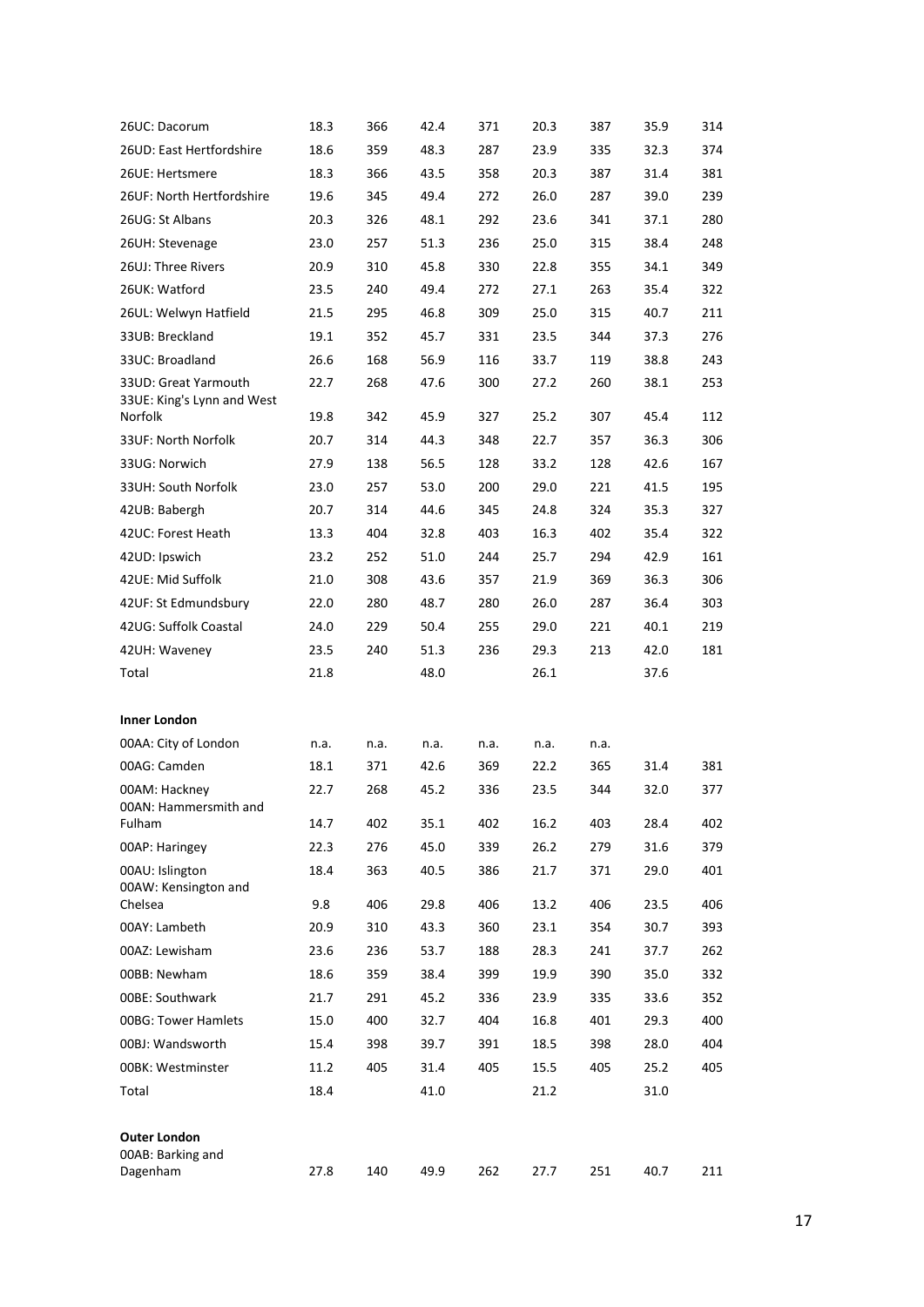| 00AC: Barnet                           | 21.2 | 302 | 46.3 | 321 | 24.7 | 325 | 32.9 | 365 |
|----------------------------------------|------|-----|------|-----|------|-----|------|-----|
| 00AD: Bexley                           | 25.7 | 191 | 54.5 | 174 | 30.1 | 195 | 38.8 | 243 |
| 00AE: Brent                            | 19.8 | 342 | 39.7 | 391 | 23.5 | 344 | 32.4 | 372 |
| 00AF: Bromley                          | 21.8 | 287 | 49.0 | 277 | 24.9 | 320 | 33.6 | 352 |
| 00AH: Croydon                          | 25.5 | 196 | 54.6 | 170 | 29.4 | 211 | 37.5 | 268 |
| 00AJ: Ealing                           | 23.1 | 254 | 48.7 | 280 | 26.8 | 269 | 33.2 | 359 |
| 00AK: Enfield                          | 26.2 | 180 | 54.0 | 181 | 30.5 | 185 | 37.9 | 258 |
| 00AL: Greenwich                        | 23.6 | 236 | 50.8 | 250 | 28.4 | 236 | 37.2 | 278 |
| 00AQ: Harrow                           | 21.4 | 298 | 44.1 | 350 | 25.2 | 307 | 34.5 | 345 |
| 00AR: Havering                         | 27.4 | 151 | 49.9 | 262 | 29.3 | 213 | 37.0 | 283 |
| 00AS: Hillingdon                       | 23.0 | 257 | 45.4 | 335 | 24.3 | 331 | 36.6 | 294 |
| 00AT: Hounslow<br>00AX: Kingston upon  | 19.8 | 342 | 44.1 | 350 | 25.2 | 307 | 32.4 | 372 |
| <b>Thames</b>                          | 18.3 | 366 | 41.9 | 377 | 21.6 | 373 | 33.6 | 352 |
| 00BA: Merton                           | 21.2 | 302 | 46.5 | 316 | 23.6 | 341 | 32.7 | 366 |
| 00BC: Redbridge<br>00BD: Richmond upon | 25.4 | 199 | 46.2 | 323 | 25.2 | 307 | 36.6 | 294 |
| Thames                                 | 19.1 | 352 | 42.9 | 365 | 20.7 | 378 | 30.8 | 391 |
| 00BF: Sutton                           | 25.3 | 201 | 54.3 | 178 | 29.1 | 217 | 36.8 | 289 |
| <b>00BH: Waltham Forest</b>            | 24.9 | 212 | 46.3 | 321 | 27.2 | 260 | 35.4 | 322 |
| Total                                  | 23.2 |     | 48.1 |     | 26.3 |     | 35.2 |     |
| <b>South East</b>                      |      |     |      |     |      |     |      |     |
| 00LC: Medway                           | 24.8 | 213 | 55.3 | 153 | 28.5 | 233 | 38.6 | 247 |
| <b>00MA: Bracknell Forest</b>          | 16.2 | 391 | 38.2 | 400 | 19.9 | 390 | 32.7 | 366 |
| 00MB: West Berkshire                   | 15.0 | 400 | 39.4 | 396 | 19.0 | 396 | 31.1 | 387 |
| 00MC: Reading                          | 16.4 | 387 | 40.2 | 387 | 20.4 | 386 | 36.7 | 292 |
| 00MD: Slough                           | 19.9 | 339 | 40.8 | 384 | 20.7 | 378 | 34.0 | 351 |
| 00ME: Windsor and<br>Maidenhead        | 15.8 | 395 | 39.5 | 395 | 18.4 | 399 | 29.8 | 398 |
| 00MF: Wokingham                        | 15.3 | 399 | 39.7 | 391 | 20.8 | 377 | 31.0 | 389 |
| 00MG: Milton Keynes                    | 18.4 | 363 | 46.5 | 316 | 24.7 | 325 | 31.1 | 387 |
| 00ML: Brighton and Hove                | 28.2 | 131 | 56.9 | 116 | 32.6 | 148 | 44.2 | 136 |
| 00MR: Portsmouth                       | 24.8 | 213 | 54.9 | 165 | 31.6 | 165 | 44.4 | 128 |
| 00MS: Southampton                      | 25.9 | 185 | 53.7 | 188 | 30.6 | 181 | 41.3 | 202 |
| 00MW: Isle of Wight                    | 26.9 | 158 | 52.0 | 222 | 30.1 | 195 | 44.0 | 142 |
| 11UB: Aylesbury Vale                   | 20.1 | 332 | 47.1 | 307 | 23.9 | 335 | 35.0 | 332 |
| 11UC: Chiltern                         | 16.0 | 393 | 42.9 | 365 | 19.6 | 393 | 30.7 | 393 |
| 11UE: South Bucks                      | 16.0 | 393 | 41.3 | 380 | 19.6 | 393 | 31.3 | 383 |
| 11UF: Wycombe                          | 15.8 | 395 | 40.2 | 387 | 19.1 | 395 | 29.9 | 397 |
| 21UC: Eastbourne                       | 23.0 | 257 | 50.7 | 251 | 27.5 | 254 | 43.7 | 148 |
| 21UD: Hastings                         | 29.3 | 113 | 57.6 | 99  | 31.2 | 168 | 40.8 | 210 |
| 21UF: Lewes                            | 23.5 | 240 | 51.5 | 232 | 27.0 | 267 | 36.4 | 303 |
| 21UG: Rother                           | 23.7 | 234 | 50.3 | 257 | 25.6 | 299 | 34.6 | 341 |
| 21UH: Wealden<br>24UB: Basingstoke and | 19.5 | 346 | 44.0 | 352 | 23.9 | 335 | 35.5 | 319 |
| Deane                                  | 18.9 | 355 | 47.2 | 306 | 25.1 | 314 | 39.9 | 225 |
| 24UC: East Hampshire                   | 18.9 | 355 | 41.7 | 379 | 20.5 | 385 | 33.3 | 358 |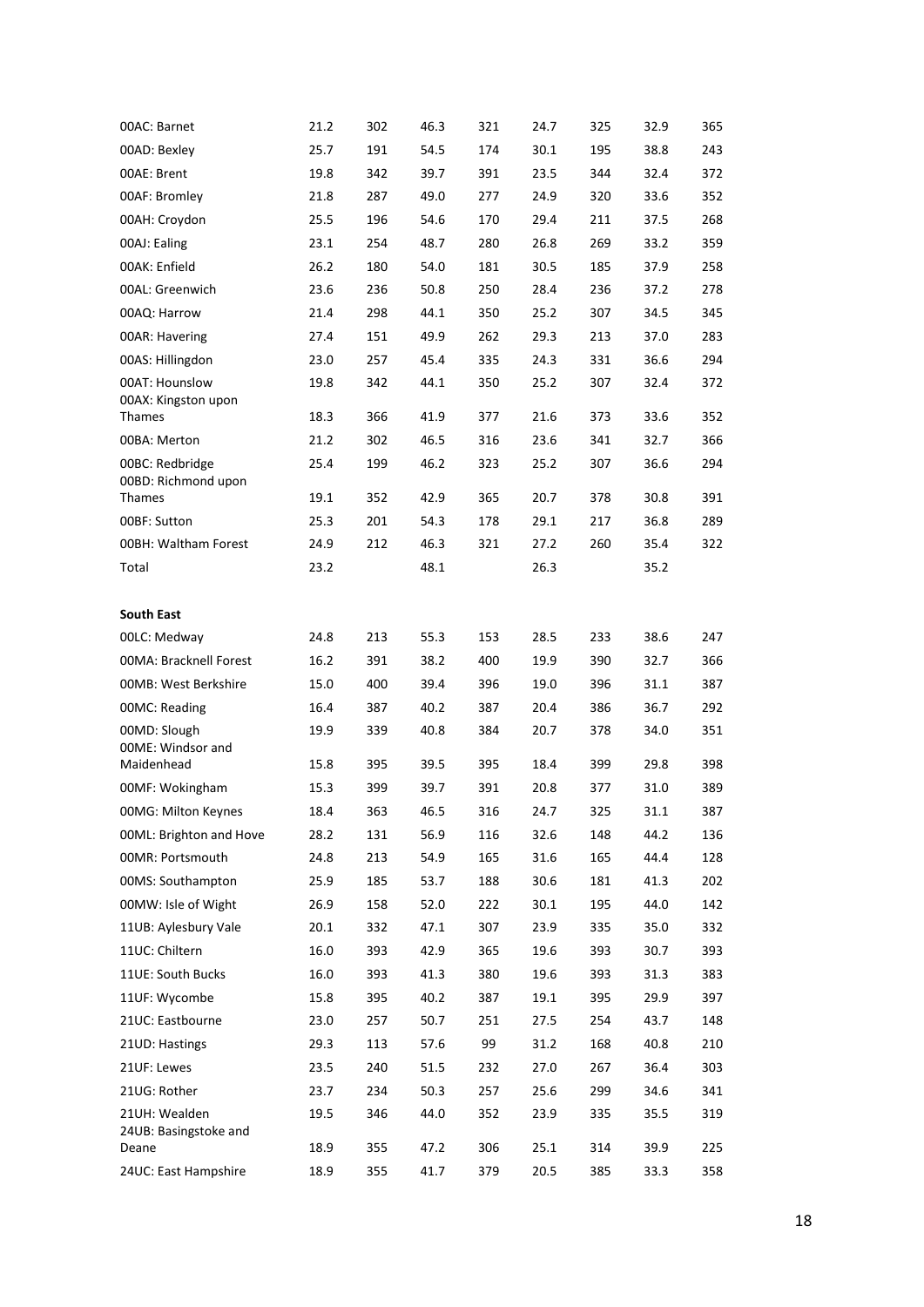| 24UD: Eastleigh            | 22.0 | 280 | 52.7 | 208 | 29.8 | 200 | 36.7 | 292 |
|----------------------------|------|-----|------|-----|------|-----|------|-----|
| 24UE: Fareham              | 22.9 | 265 | 54.8 | 167 | 29.7 | 201 | 42.5 | 170 |
| 24UF: Gosport              | 22.0 | 280 | 52.2 | 218 | 28.6 | 229 | 41.1 | 206 |
| 24UG: Hart                 | 16.4 | 387 | 43.4 | 359 | 22.0 | 367 | 32.5 | 369 |
| 24UH: Havant               | 20.7 | 314 | 51.0 | 244 | 27.1 | 263 | 41.8 | 187 |
| 24UJ: New Forest           | 20.5 | 322 | 48.5 | 282 | 25.4 | 302 | 35.7 | 317 |
| 24UL: Rushmoor             | 14.4 | 403 | 40.6 | 385 | 24.9 | 320 | 30.9 | 390 |
| 24UN: Test Valley          | 20.7 | 314 | 54.6 | 170 | 27.3 | 259 | 40.0 | 221 |
| 24UP: Winchester           | 20.6 | 320 | 50.7 | 251 | 26.7 | 271 | 41.4 | 199 |
| 29UB: Ashford              | 21.2 | 302 | 51.2 | 240 | 24.5 | 329 | 33.5 | 357 |
| 29UC: Canterbury           | 26.0 | 184 | 54.6 | 170 | 29.4 | 211 | 42.8 | 163 |
| 29UD: Dartford             | 26.1 | 182 | 51.3 | 236 | 26.2 | 279 | 38.0 | 254 |
| 29UE: Dover                | 27.7 | 143 | 53.4 | 192 | 31.0 | 174 | 46.3 | 104 |
| 29UG: Gravesham            | 24.0 | 229 | 49.7 | 266 | 28.3 | 241 | 37.4 | 273 |
| 29UH: Maidstone            | 20.3 | 326 | 46.5 | 316 | 24.3 | 331 | 36.5 | 301 |
| 29UK: Sevenoaks            | 17.7 | 375 | 41.1 | 382 | 18.9 | 397 | 30.5 | 396 |
| 29UL: Shepway              | 23.9 | 232 | 51.8 | 226 | 26.4 | 276 | 35.3 | 327 |
| 29UM: Swale                | 23.3 | 247 | 49.5 | 269 | 25.3 | 306 | 36.6 | 294 |
| 29UN: Thanet               | 26.9 | 158 | 55.2 | 157 | 27.2 | 260 | 39.4 | 233 |
| 29UP: Tonbridge and        |      |     |      |     |      |     |      |     |
| Malling                    | 20.0 | 335 | 48.0 | 294 | 23.4 | 349 | 35.4 | 322 |
| 29UQ: Tunbridge Wells      | 16.8 | 383 | 40.0 | 389 | 16.0 | 404 | 33.6 | 352 |
| 38UB: Cherwell             | 19.9 | 339 | 48.4 | 284 | 26.3 | 277 | 35.5 | 319 |
| 38UC: Oxford               | 24.4 | 220 | 58.1 | 94  | 33.4 | 123 | 50.8 | 46  |
| 38UD: South Oxfordshire    | 19.1 | 352 | 44.7 | 343 | 23.9 | 335 | 37.5 | 268 |
| 38UE: Vale of White Horse  | 20.4 | 325 | 50.5 | 253 | 27.9 | 247 | 36.9 | 288 |
| 38UF: West Oxfordshire     | 16.6 | 386 | 42.0 | 375 | 22.4 | 362 | 36.3 | 306 |
| 43UB: Elmbridge            | 17.0 | 381 | 42.7 | 367 | 20.0 | 389 | 31.8 | 378 |
| 43UC: Epsom and Ewell      | 20.8 | 312 | 47.7 | 298 | 23.2 | 353 | 38.0 | 254 |
| 43UD: Guildford            | 17.1 | 380 | 42.5 | 370 | 20.6 | 381 | 33.0 | 362 |
| 43UE: Mole Valley          | 18.4 | 363 | 45.9 | 327 | 23.5 | 344 | 28.3 | 403 |
| 43UF: Reigate and Banstead | 21.4 | 298 | 45.6 | 333 | 23.4 | 349 | 34.8 | 339 |
| 43UG: Runnymede            | 19.5 | 346 | 44.0 | 352 | 22.4 | 362 | 37.3 | 276 |
| 43UH: Spelthorne           | 23.4 | 244 | 48.3 | 287 | 25.7 | 294 | 33.2 | 359 |
| 43UJ: Surrey Heath         | 15.7 | 397 | 43.1 | 362 | 21.2 | 376 | 34.6 | 341 |
| 43UK: Tandridge            | 18.2 | 369 | 42.4 | 371 | 23.5 | 344 | 34.4 | 347 |
| 43UL: Waverley             | 16.3 | 389 | 39.2 | 397 | 17.2 | 400 | 30.6 | 395 |
| 43UM: Woking               | 17.4 | 376 | 44.5 | 346 | 23.4 | 349 | 31.3 | 383 |
| 45UB: Adur                 | 23.4 | 244 | 51.1 | 243 | 27.0 | 267 | 42.1 | 179 |
| 45UC: Arun                 | 20.2 | 330 | 46.8 | 309 | 27.5 | 254 | 32.5 | 369 |
| 45UD: Chichester           | 17.4 | 376 | 43.1 | 362 | 22.7 | 357 | 37.1 | 280 |
| 45UE: Crawley              | 21.6 | 293 | 48.3 | 287 | 25.8 | 292 | 31.2 | 386 |
| 45UF: Horsham              | 20.1 | 332 | 48.4 | 284 | 24.0 | 334 | 32.5 | 369 |
| 45UG: Mid Sussex           | 21.1 | 307 | 48.2 | 291 | 25.2 | 307 | 34.4 | 347 |
| 45UH: Worthing             | 22.4 | 275 | 54.4 | 176 | 29.5 | 207 | 36.2 | 310 |
| Total                      | 20.6 |     | 47.7 |     | 25.0 |     | 36.4 |     |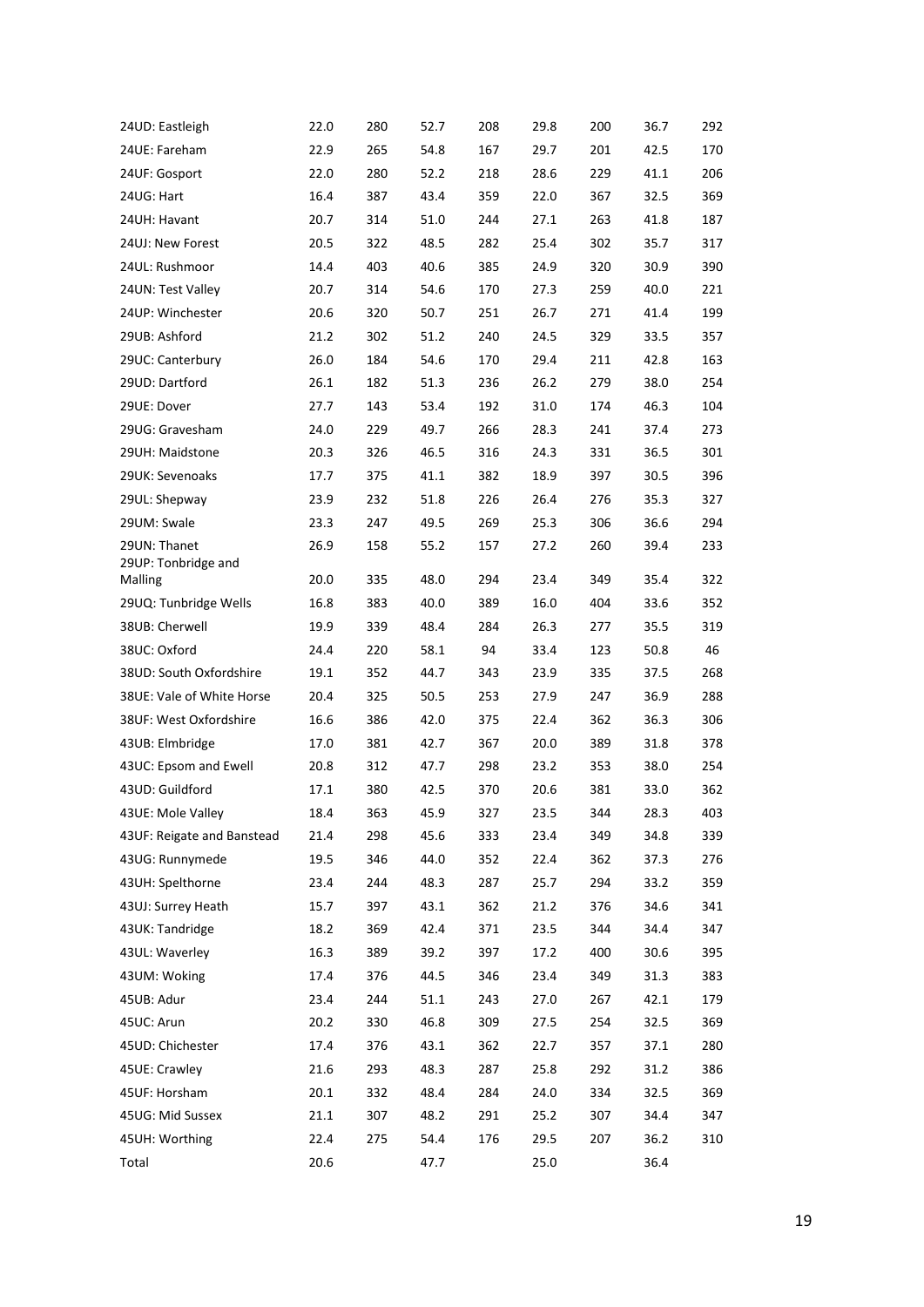| <b>South West</b><br><b>OOHA: Bath and North East</b> |      |     |      |     |      |     |      |     |
|-------------------------------------------------------|------|-----|------|-----|------|-----|------|-----|
| Somerset                                              | 26.5 | 172 | 57.0 | 115 | 35.2 | 91  | 41.9 | 183 |
| 00HB: Bristol, City of                                | 26.3 | 177 | 56.7 | 123 | 33.3 | 126 | 40.6 | 214 |
| <b>00HC: North Somerset</b>                           | 24.8 | 213 | 52.3 | 216 | 31.9 | 160 | 40.4 | 216 |
| 00HD: South Gloucestershire                           | 25.5 | 196 | 56.6 | 126 | 34.7 | 100 | 42.6 | 167 |
| 00HG: Plymouth                                        | 30.2 | 98  | 63.6 | 14  | 35.1 | 93  | 47.3 | 89  |
| OOHH: Torbay                                          | 23.3 | 247 | 52.3 | 216 | 30.2 | 193 | 41.2 | 203 |
| 00HN: Bournemouth                                     | 17.3 | 378 | 42.7 | 367 | 24.7 | 325 | 34.6 | 341 |
| 00HP: Poole                                           | 23.3 | 247 | 52.4 | 214 | 29.5 | 207 | 37.4 | 273 |
| 00HX: Swindon                                         | 24.2 | 225 | 54.5 | 174 | 30.6 | 181 | 38.8 | 243 |
| 15UB: Caradon                                         | 29.0 | 117 | 58.2 | 90  | 34.7 | 100 | 44.3 | 131 |
| 15UC: Carrick                                         | 27.1 | 157 | 57.4 | 104 | 34.9 | 96  | 45.2 | 115 |
| 15UD: Kerrier                                         | 21.2 | 302 | 43.0 | 364 | 24.9 | 320 | 43.1 | 156 |
| 15UE: North Cornwall                                  | 20.7 | 314 | 43.8 | 354 | 24.1 | 333 | 39.3 | 235 |
| 15UF: Penwith                                         | 27.2 | 155 | 49.9 | 262 | 30.1 | 195 | 35.0 | 332 |
| 15UG: Restormel                                       | 26.5 | 172 | 55.9 | 140 | 29.6 | 202 | 44.4 | 128 |
| 18UB: East Devon                                      | 23.7 | 234 | 51.5 | 232 | 28.9 | 226 | 41.6 | 193 |
| 18UC: Exeter                                          | 26.5 | 172 | 60.8 | 49  | 37.4 | 62  | 47.1 | 91  |
| 18UD: Mid Devon                                       | 26.1 | 182 | 53.8 | 186 | 29.3 | 213 | 42.4 | 173 |
| 18UE: North Devon                                     | 25.7 | 191 | 51.5 | 232 | 29.1 | 217 | 45.9 | 107 |
| 18UG: South Hams                                      | 25.6 | 193 | 51.8 | 226 | 26.2 | 279 | 44.1 | 141 |
| 18UH: Teignbridge                                     | 25.1 | 205 | 52.9 | 205 | 31.9 | 160 | 39.7 | 228 |
| 18UK: Torridge                                        | 17.9 | 374 | 46.4 | 320 | 22.4 | 362 | 37.0 | 283 |
| 18UL: West Devon                                      | 23.5 | 240 | 53.0 | 200 | 30.4 | 189 | 37.6 | 265 |
| 19UC: Christchurch                                    | 20.7 | 314 | 45.5 | 334 | 22.5 | 361 | 43.4 | 150 |
| 19UD: East Dorset                                     | 16.8 | 383 | 44.8 | 342 | 20.6 | 381 | 40.0 | 221 |
| 19UE: North Dorset                                    | 21.8 | 287 | 52.6 | 209 | 25.0 | 315 | 35.0 | 332 |
| 19UG: Purbeck                                         | 19.4 | 349 | 54.1 | 179 | 27.1 | 263 | 40.3 | 218 |
| 19UH: West Dorset<br>19UJ: Weymouth and               | 23.6 | 236 | 55.1 | 159 | 30.9 | 176 | 46.5 | 101 |
| Portland                                              | 27.6 | 144 | 53.2 | 196 | 32.7 | 142 | 48.6 | 74  |
| 23UB: Cheltenham                                      | 22.3 | 276 | 52.4 | 214 | 28.3 | 241 | 37.6 | 265 |
| 23UC: Cotswold                                        | 16.3 | 389 | 38.0 | 401 | 20.6 | 381 | 34.7 | 340 |
| 23UD: Forest of Dean                                  | 25.9 | 185 | 53.8 | 186 | 28.4 | 236 | 39.8 | 226 |
| 23UE: Gloucester                                      | 23.6 | 236 | 55.1 | 159 | 31.1 | 170 | 41.8 | 187 |
| 23UF: Stroud                                          | 23.8 | 233 | 50.9 | 247 | 26.8 | 269 | 37.7 | 262 |
| 23UG: Tewkesbury                                      | 24.3 | 222 | 54.6 | 170 | 28.4 | 236 | 35.0 | 332 |
| 40UB: Mendip                                          | 19.3 | 350 | 47.5 | 303 | 25.6 | 299 | 38.4 | 248 |
| 40UC: Sedgemoor                                       | 25.0 | 209 | 56.0 | 138 | 32.1 | 156 | 40.1 | 219 |
| 40UD: South Somerset                                  | 20.0 | 335 | 51.8 | 226 | 28.7 | 227 | 43.4 | 150 |
| 40UE: Taunton Deane                                   | 25.3 | 201 | 59.4 | 68  | 36.5 | 71  | 44.7 | 122 |
| 40UF: West Somerset                                   | 31.4 | 83  | 59.8 | 60  | 38.0 | 49  | 35.8 | 315 |
| 46UB: Kennet                                          | 18.0 | 373 | 43.3 | 360 | 20.7 | 378 | 38.0 | 254 |
| 46UC: North Wiltshire                                 | 20.0 | 335 | 52.1 | 220 | 25.6 | 299 | 37.2 | 278 |
| 46UD: Salisbury                                       | 20.1 | 332 | 51.9 | 225 | 27.6 | 252 | 44.2 | 136 |
| 46UF: West Wiltshire                                  | 21.9 | 285 | 51.8 | 226 | 30.4 | 189 | 44.3 | 131 |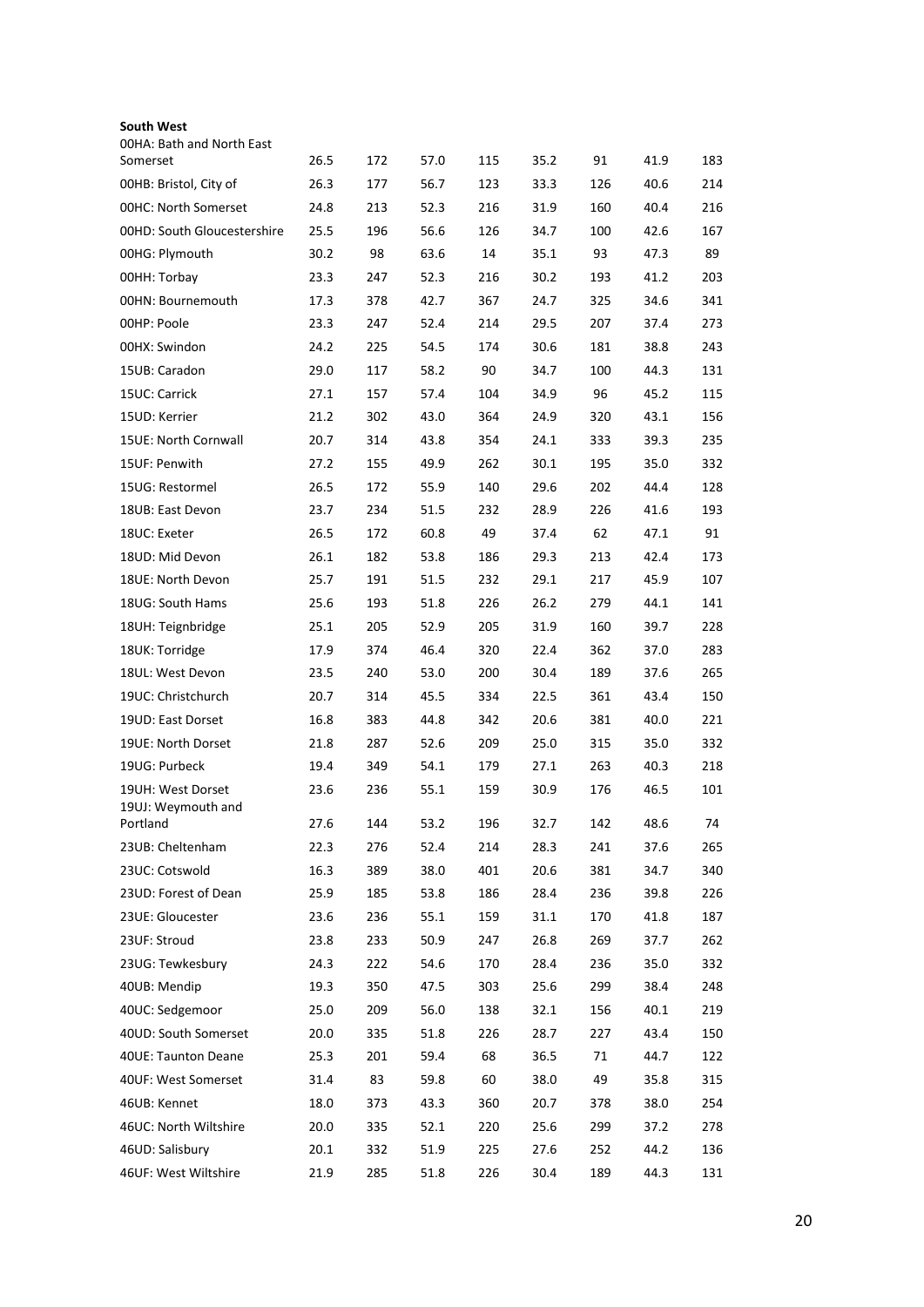| Total                          | 23.9 |     | 53.4 |     | 30.2 |     | 41.1 |     |
|--------------------------------|------|-----|------|-----|------|-----|------|-----|
| <b>Wales</b>                   |      |     |      |     |      |     |      |     |
| 00NA: Isle of Anglesey         | 37.9 | 15  | 62.4 | 25  | 40.4 | 22  | 58.9 | 5   |
| 00NC: Gwynedd                  | 34.9 | 38  | 60.0 | 57  | 40.7 | 19  | 57.3 | 12  |
| 00NE: Conwy                    | 29.6 | 110 | 56.3 | 132 | 35.3 | 89  | 52.9 | 34  |
| 00NG: Denbighshire             | 33.9 | 49  | 60.5 | 51  | 40.1 | 27  | 52.5 | 37  |
| 00NJ: Flintshire               | 31.3 | 84  | 58.2 | 90  | 38.9 | 39  | 52.2 | 38  |
| 00NL: Wrexham                  | 34.4 | 44  | 59.5 | 65  | 38.2 | 45  | 53.9 | 27  |
| 00NN: Powys                    | 26.7 | 166 | 50.4 | 255 | 30.6 | 181 | 43.9 | 145 |
| 00NQ: Ceredigion               | 31.8 | 75  | 59.6 | 64  | 40.4 | 22  | 57.8 | 10  |
| 00NS: Pembrokeshire            | 33.5 | 55  | 57.3 | 107 | 33.2 | 128 | 54.0 | 25  |
| 00NU: Carmarthenshire          | 37.3 | 23  | 61.7 | 37  | 38.4 | 44  | 56.6 | 13  |
| 00NX: Swansea                  | 37.4 | 22  | 64.4 | 12  | 43.1 | 8   | 53.5 | 31  |
| 00NZ: Neath Port Talbot        | 43.6 | 4   | 68.1 | 4   | 44.3 | 5   | 56.3 | 14  |
| 00PB: Bridgend                 | 39.6 | 9   | 65.0 | 10  | 42.4 | 10  | 48.7 | 72  |
| 00PD: The Vale of              |      |     |      |     |      |     |      |     |
| Glamorgan                      | 33.6 | 51  | 62.3 | 28  | 36.2 | 77  | 50.4 | 48  |
| 00PF: Rhondda, Cynon, Taff     | 41.6 | 7   | 66.6 | 8   | 41.6 | 14  | 54.6 | 22  |
| 00PH: Merthyr Tydfil           | 42.6 | 5   | 66.3 | 9   | 42.4 | 10  | 53.0 | 32  |
| <b>00PK: Caerphilly</b>        | 36.1 | 27  | 62.4 | 25  | 37.2 | 63  | 54.5 | 23  |
| 00PL: Blaenau Gwent            | 39.1 | 11  | 59.3 | 71  | 34.0 | 108 | 54.0 | 25  |
| 00PM: Torfaen                  | 35.9 | 29  | 62.1 | 31  | 39.6 | 29  | 51.2 | 44  |
| 00PP: Monmouthshire            | 31.0 | 88  | 58.6 | 87  | 33.9 | 112 | 48.8 | 69  |
| 00PR: Newport                  | 32.2 | 67  | 63.2 | 18  | 38.2 | 45  | 49.0 | 64  |
| 00PT: Cardiff                  | 32.0 | 70  | 62.5 | 23  | 37.8 | 53  | 49.6 | 59  |
| Total                          | 35.2 |     | 61.7 |     | 38.7 |     | 52.6 |     |
| Strathclyde                    |      |     |      |     |      |     |      |     |
| 00QD: Argyll and Bute          | 32.1 | 68  | 57.8 | 97  | 35.7 | 85  | 56.2 | 16  |
| 00QG: West Dunbartonshire      | 42.4 | 6   | 61.5 | 44  | 45.0 | 4   | 58.7 | 6   |
| 00QK: East Ayrshire            | 37.6 | 18  | 60.3 | 54  | 39.0 | 35  | 52.2 | 38  |
| 00QL: East Dunbartonshire      | 36.4 | 25  | 60.3 | 54  | 40.8 | 17  | 57.8 | 10  |
| 00QN: East Renfrewshire        | 35.2 | 32  | 62.0 | 33  | 43.4 | 6   | 47.9 | 81  |
| 00QS: Glasgow City             | 33.6 | 51  | 56.3 | 132 | 39.2 | 33  | 47.9 | 81  |
| 00QU: Inverclyde               | 38.2 | 14  | 63.5 | 15  | 41.9 | 13  | 58.6 | 7   |
| 00QY: North Ayrshire           | 35.1 | 34  | 56.4 | 129 | 36.3 | 74  | 57.9 | 9   |
| 00QZ: North Lanarkshire        | 35.6 | 31  | 58.8 | 84  | 39.1 | 34  | 49.4 | 60  |
| <b>00RC: Renfrewshire</b>      | 34.2 | 46  | 59.3 | 71  | 42.3 | 12  | 48.7 | 72  |
| <b>OORE: South Ayrshire</b>    | 31.8 | 75  | 58.6 | 87  | 37.1 | 64  | 56.3 | 14  |
| <b>00RF: South Lanarkshire</b> | 35.0 | 36  | 59.3 | 71  | 38.0 | 49  | 50.4 | 48  |
| Total                          | 35.1 |     | 58.7 |     | 39.5 |     | 51.3 |     |
|                                |      |     |      |     |      |     |      |     |
| <b>Rest of Scotland</b>        |      |     |      |     |      |     |      |     |
| 00QA: Aberdeen City            | 21.5 | 295 | 45.9 | 327 | 28.6 | 229 | 41.8 | 187 |
| 00QB: Aberdeenshire            | 21.4 | 298 | 48.5 | 282 | 28.5 | 233 | 46.7 | 99  |
| 00QC: Angus                    | 28.2 | 131 | 57.2 | 109 | 35.1 | 93  | 53.8 | 28  |